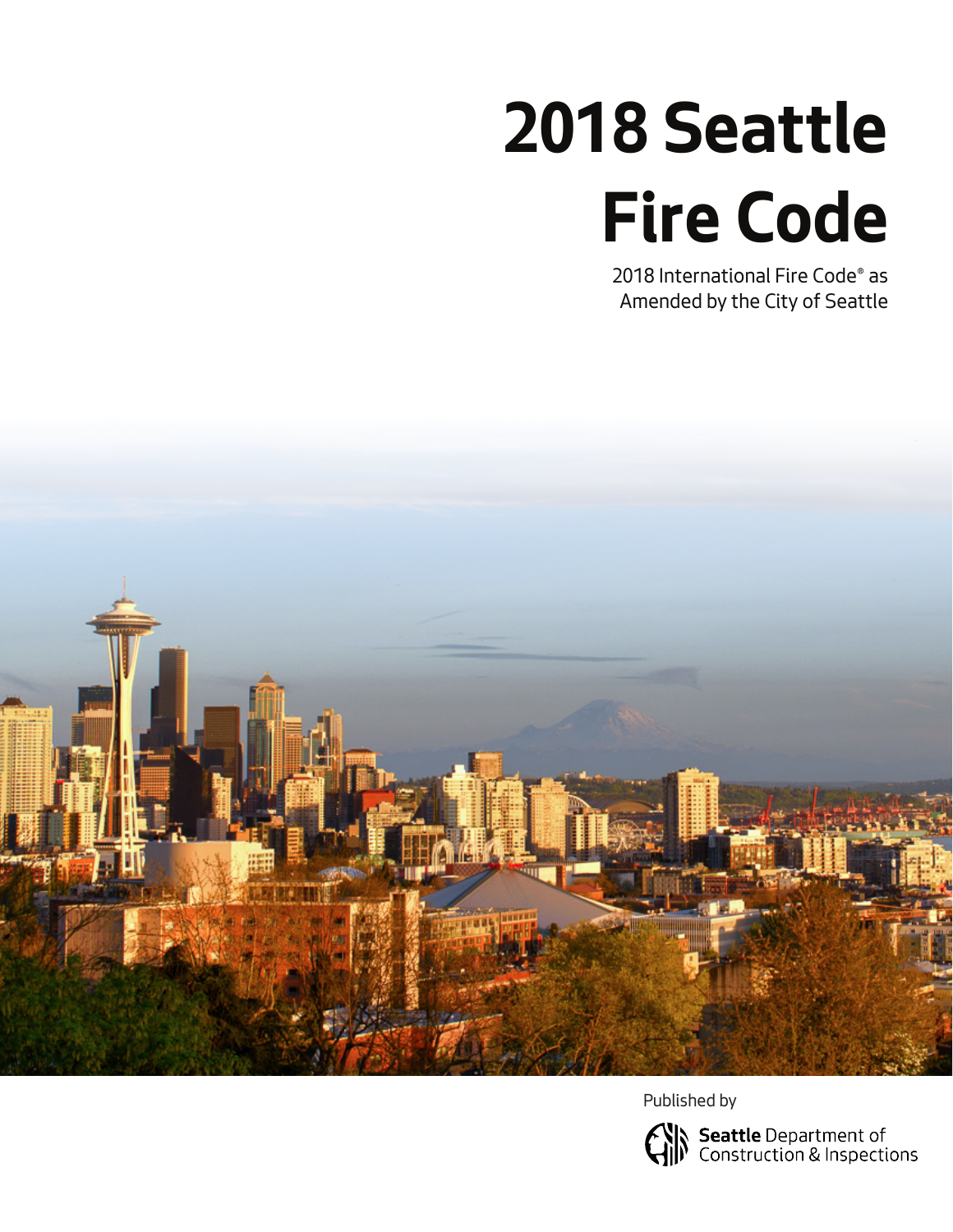2018 Seattle Fire Code

First Printing: March 2021

#### COPYRIGHT © 2017 by INTERNATIONAL CODE COUNCIL, INC.

ALL RIGHTS RESERVED. This 2018 *Seattle Fire Code* contains substantial copyrighted material of the International Code Council, Inc., and/or its affiliates. Without advance written permission from the ICC, no part of this book may be reproduced, distributed or transmitted in any form or by any means, including, without limitation, electronic, optical or mechanical means (by way of example, and not limitation, photocopying, or recording by or in an information storage retrieval system). For information on use rights and permissions, please contact: ICC Publications, 4051 Flossmoor Road, Country Club Hills, IL 60478. Phone 1- 888-ICC-SAFE (422-7233).

Trademarks: "International Code Council," the "International Code Council" logo, "ICC," the "ICC" logo, "International Fire Code," "IFC" and other names and trademarks appearing in this book are registered trademarks of the International Code Council, Inc., and/or its licensors (as applicable), and may not be used without permission.

T023816 PRINTED IN THE USA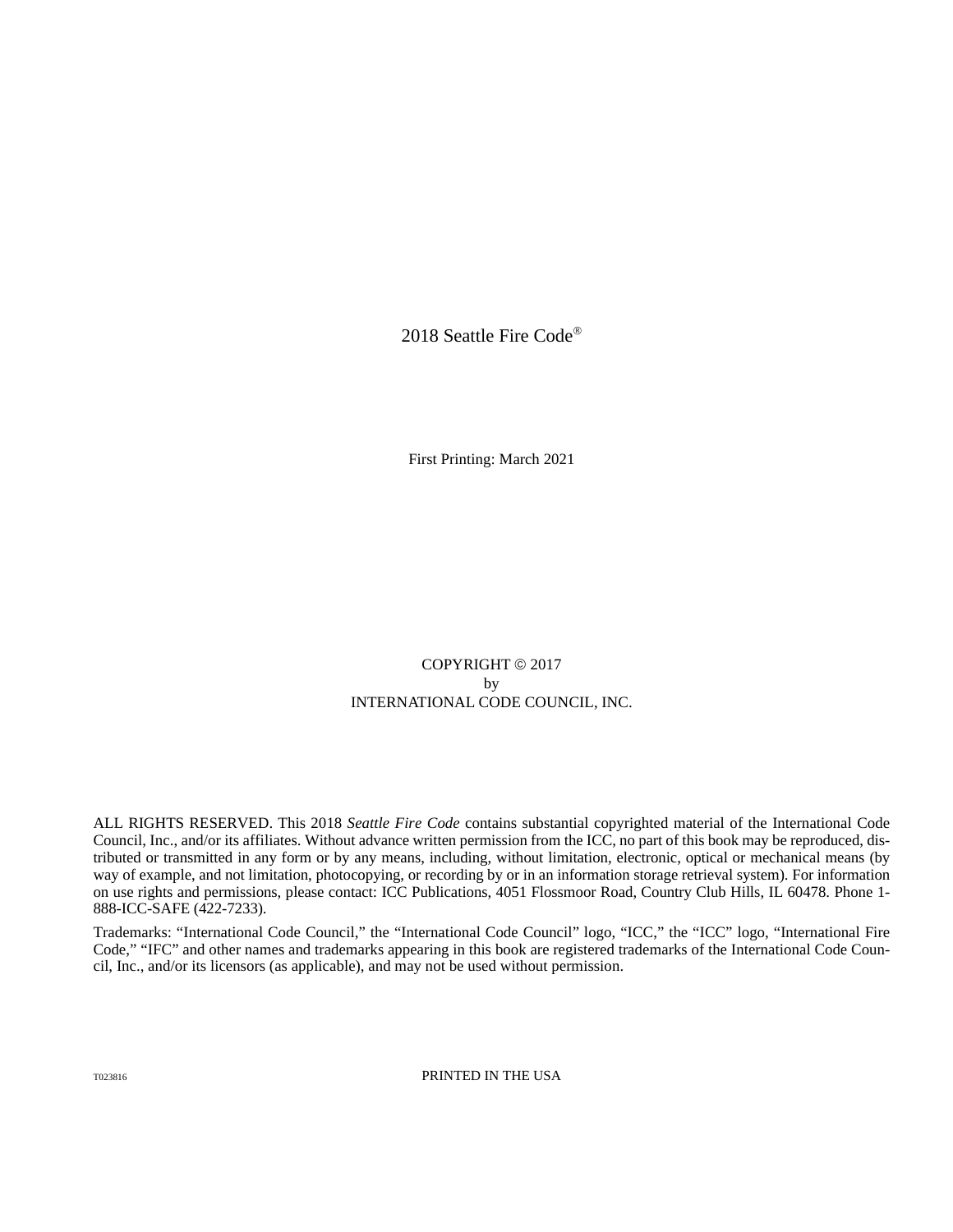# **PREFACE**

#### **Introduction**

The International Fire Code® (IFC®) establishes minimum requirements for fire prevention and fire protection systems using prescriptive and performance-related provisions. It is founded on broadbased principles that make possible the use of new materials and new system designs. This 2018 edition is fully compatible with all of the *International Codes* (I-Codes ) published by the International Code Council® (ICC®), including the *International Building Code®, International Energy Conservation Code , International Existing Building Code , International Fuel Gas Code , International Green Construction Code* , *International Mechanical Code , International Plumbing Code , International Private Sewage Disposal Code , International Property Maintenance Code , International Residential Code , International Swimming Pool and Spa Code* , *International Wildland-Urban Interface* Code®, International Zoning Code® and International Code Council Performance Code®.

The I-Codes, including this *International Fire Code*, are used in a variety of ways in both the public and private sectors. Most industry professionals are familiar with the I-Codes as the basis of laws and regulations in communities across the U.S. and in other countries. However, the impact of the codes extends well beyond the regulatory arena, as they are used in a variety of nonregulatory settings, including:

- Voluntary compliance programs such as those promoting sustainability, energy efficiency and disaster resistance.
- The insurance industry, to estimate and manage risk, and as a tool in underwriting and rate decisions.
- Certification and credentialing of individuals involved in the fields of building design, construction and safety.
- Certification of building and construction-related products.
- U.S. federal agencies, to guide construction in an array of government-owned properties.
- Facilities management.
- "Best practices" benchmarks for designers and builders, including those who are engaged in projects in jurisdictions that do not have a formal regulatory system or a governmental enforcement mechanism.
- College, university and professional school textbooks and curricula.
- Reference works related to building design and construction.

In addition to the codes themselves, the code development process brings together building professionals on a regular basis. It provides an international forum for discussion and deliberation about building design, construction methods, safety, performance requirements, technological advances and innovative products.

#### **Development**

This 2018 edition presents the code as originally issued, with changes reflected in the 2003 through 2015 editions and further changes approved through the ICC Code Development Process through 2017. A new edition such as this is promulgated every 3 years.

This code is founded on principles intended to establish provisions consistent with the scope of a fire code that adequately protects public health, safety and welfare; provisions that do not unnecessarily increase construction costs; provisions that do not restrict the use of new materials, products or methods of construction; and provisions that do not give preferential treatment to particular types or classes of materials, products or methods of construction.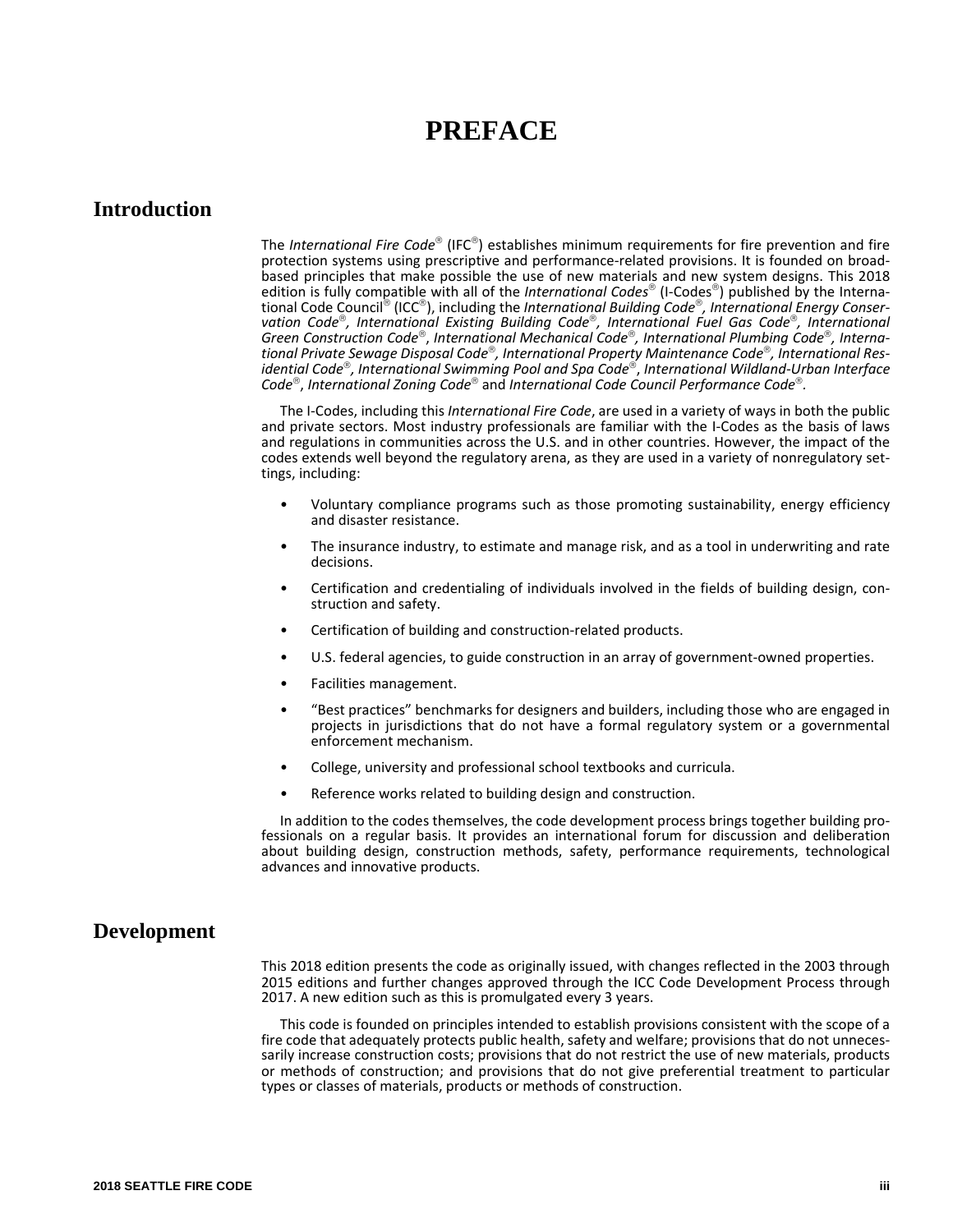#### **Maintenance**

The *International Fire Code* is kept up to date through the review of proposed changes submitted by code enforcement officials, industry representatives, design professionals and other interested parties. Proposed changes are carefully considered through an open code development process in which all interested and affected parties may participate.

The ICC Code Development Process reflects principles of openness, transparency, balance, due process and consensus, the principles embodied in OMB Circular A-119, which governs the federal government's use of private-sector standards. The ICC process is open to anyone; there is no cost to participate, and people can participate without travel cost through the ICC's cloud-based app, cdp-Access . A broad cross section of interests are represented in the ICC Code Development Process. The codes, which are updated regularly, include safeguards that allow for emergency action when required for health and safety reasons.

In order to ensure that organizations with a direct and material interest in the codes have a voice in the process, the ICC has developed partnerships with key industry segments that support the ICC's important public safety mission. Some code development committee members were nominated by the following industry partners and approved by the ICC Board:

- American Institute of Architects (AIA)
- International Association of Fire Chiefs (IAFC)
- National Association of Home Builders (NAHB)
- National Association of State Fire Marshals (NASFM)

The code development committees evaluate and make recommendations regarding proposed changes to the codes. Their recommendations are then subject to public comment and council-wide votes. The ICC's governmental members—public safety officials who have no financial or business interest in the outcome—cast the final votes on proposed changes.

The contents of this work are subject to change through the code development cycles and by any governmental entity that enacts the code into law. For more information regarding the code development process, contact the Codes and Standards Development Department of the International Code Council.

While the I-Code development procedure is thorough and comprehensive, the ICC, its members and those participating in the development of the codes disclaim any liability resulting from the publication or use of the I-Codes, or from compliance or noncompliance with their provisions. The ICC does not have the power or authority to police or enforce compliance with the contents of this code.

## **Code Development Committee Responsibilities (Letter Designations in Front of Section Numbers)**

In each code development cycle, proposed changes to the code are considered at the Committee Action Hearings by the International Fire Code Development Committee, whose action constitutes a recommendation to the voting membership for final action on the proposed change. Proposed changes to a code section that has a number beginning with a letter designation in brackets are considered by a different code development committee. For example, proposed changes to code sections that have [BE] in front of them (e.g., [BE] 606.3) are considered by the appropriate International Building Code Development Committee (IBC—Egress) at the code development hearings.

The content of sections in this code that begin with a letter designation is maintained by another code development committee in accordance with the following:

- [A] = Administrative Code Development Committee;
- [BE] = IBC—Egress Code Development Committee;
- [BF] = IBC—Fire Safety Code Development Committee;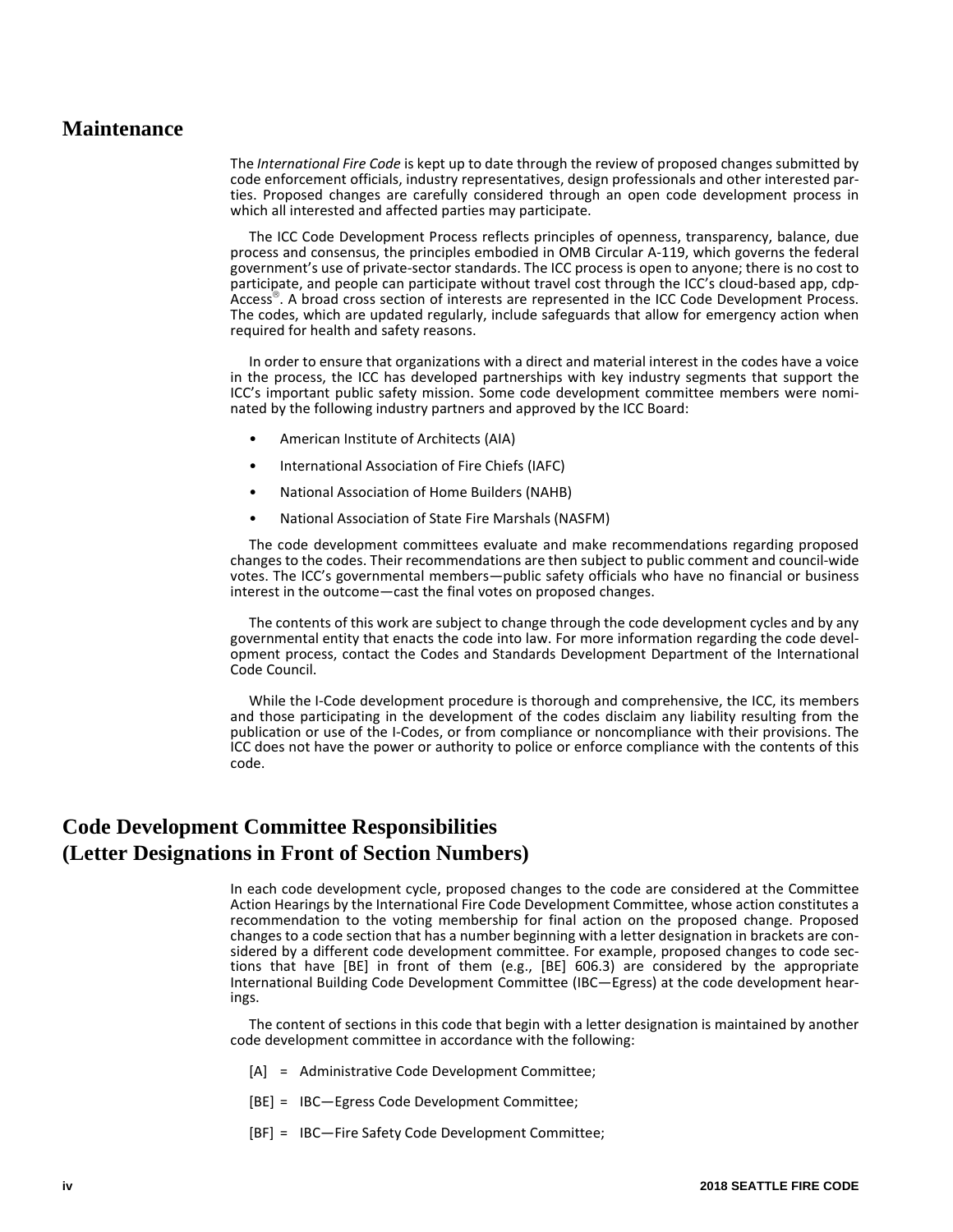- [BG] = IBC—General Code Development Committee;
- [BS] = IBC—Structural Code Development Committee;
- [EB] = International Existing Building Code Development Committee;
- [FG] = International Fuel Gas Code Development Committee;
- [M] = International Mechanical Code Development Committee; and
- [P] = International Plumbing Code Development Committee.

For the development of the 2021 edition of the I-Codes, there will be two groups of code development committees and they will meet in separate years.

| <b>Group A Codes</b><br>(Heard in 2018, Code Change Proposals                                                                                                                                   | <b>Group B Codes</b><br>(Heard in 2019, Code Change Proposals                                                                                                                   |
|-------------------------------------------------------------------------------------------------------------------------------------------------------------------------------------------------|---------------------------------------------------------------------------------------------------------------------------------------------------------------------------------|
| Deadline: January 8, 2018)                                                                                                                                                                      | Deadline: January 7, 2019)                                                                                                                                                      |
| <b>International Building Code</b><br>- Egress (Chapters 10, 11, Appendix E)<br>- Fire Safety (Chapters 7, 8, 9, 14, 26)<br>- General (Chapters 2–6, 12, 27–33,<br>Appendices A, B, C, D, K, N) | Administrative Provisions (Chapter 1 of all<br>codes except IECC, IRC and IgCC, administra-<br>tive updates to currently referenced stan-<br>dards, and designated definitions) |
| <b>International Fire Code</b>                                                                                                                                                                  | <b>International Building Code</b><br>- Structural (Chapters 15-25, Appendices F,<br>G, H, I, J, L, M)                                                                          |
| <b>International Fuel Gas Code</b>                                                                                                                                                              | <b>International Existing Building Code</b>                                                                                                                                     |
| <b>International Mechanical Code</b>                                                                                                                                                            | International Energy Conservation Code-<br>Commercial                                                                                                                           |
| <b>International Plumbing Code</b>                                                                                                                                                              | International Energy Conservation Code-<br><b>Residential</b><br>- IECC-Residential<br>- IRC-Energy (Chapter 11)                                                                |
| <b>International Property Maintenance Code</b>                                                                                                                                                  | <b>International Green Construction Code</b><br>(Chapter 1)                                                                                                                     |
| <b>International Private Sewage Disposal Code</b>                                                                                                                                               | <b>International Residential Code</b><br>- IRC-Building (Chapters 1-10,<br>Appendices E, F, H, J, K, L, M, O, Q, R, S, T)                                                       |
| <b>International Residential Code</b><br>- IRC-Mechanical (Chapters 12-23)<br>- IRC-Plumbing (Chapters 25-33,<br>Appendices G, I, N, P)                                                         |                                                                                                                                                                                 |
| <b>International Swimming Pool and Spa Code</b>                                                                                                                                                 |                                                                                                                                                                                 |
| International Wildland-Urban Interface Code                                                                                                                                                     |                                                                                                                                                                                 |
| <b>International Zoning Code</b>                                                                                                                                                                |                                                                                                                                                                                 |
| Note: Proposed changes to the ICC Performance Code™ will be heard by the code development committee noted in brack-<br>ets [] in the text of the ICC Performance Code™.                         |                                                                                                                                                                                 |

#### **2021 ICC CODE CHANGE PROPOSAL GROUPS**

The majority of the sections of Chapter 1 of this code are designated as the responsibility of the Administrative Code Development Committee, and that committee is part of the Group B portion of the hearings. This committee will conduct its code development hearings in 2019 to consider most code change proposals for Chapter 1 of this code and proposals for Chapter 1 of all I-Codes except the *International Energy Conservation Code, International Residential Code* and *International Green Construction Code*. Therefore, any proposals received for the sections of Chapter 1 preceded by the designation [A] will be deferred for consideration in 2019 by the Administrative Code Development Committee.

It is very important that anyone submitting code change proposals understands which code development committee is responsible for the section of the code that is the subject of the code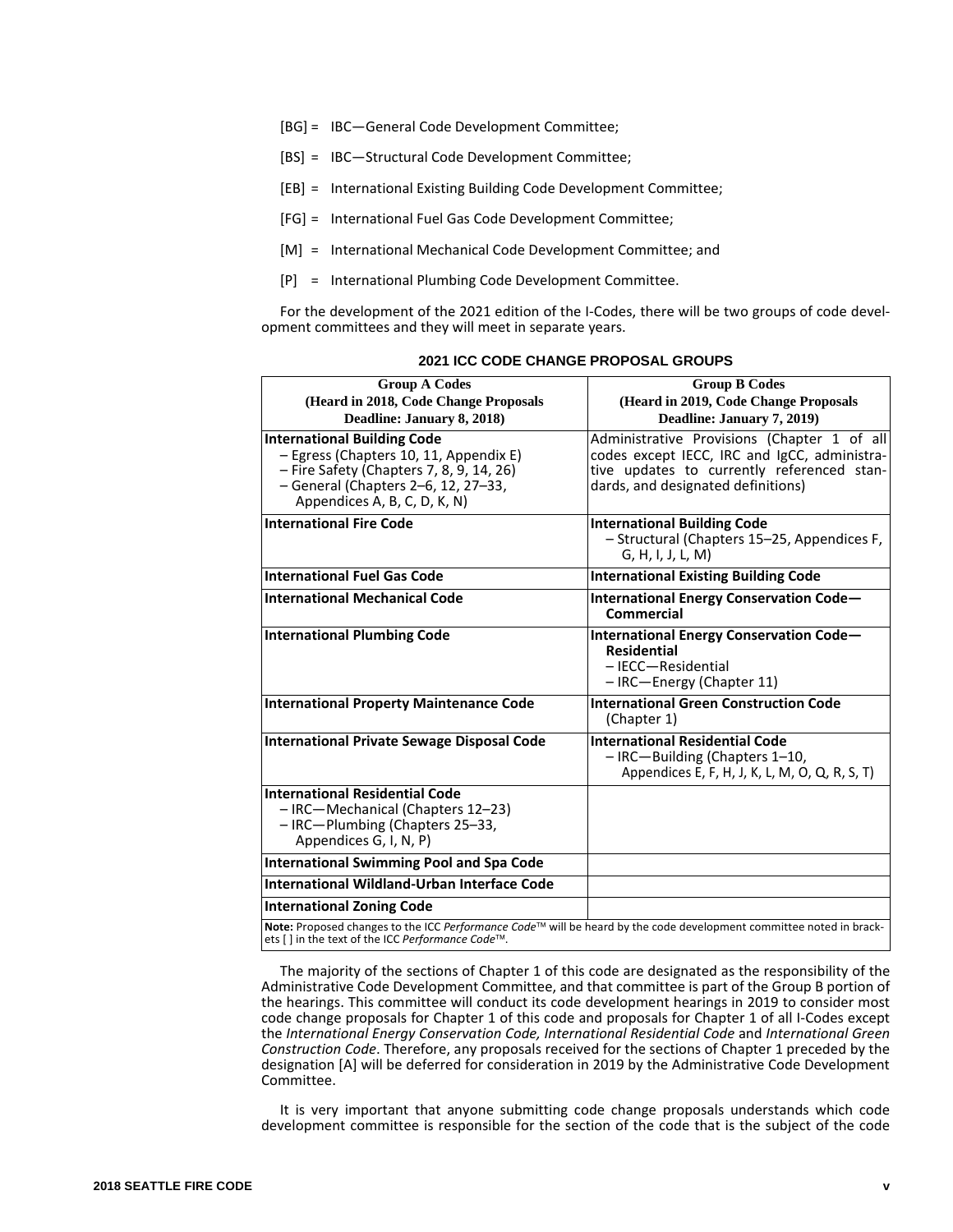change proposal. For further information on the Code Development Committee responsibilities, please visit the ICC website at www.iccsafe.org/scoping.

#### **Marginal Markings**

Solid vertical lines in the margins within the body of the code indicate a technical change from the requirements of the 2015 edition of the *International Fire Code* or *Seattle Fire Code*. Deletion indicators in the form of an arrow  $(\rightarrow)$  are provided in the margin where an entire section, paragraph, exception or table has been deleted or an item in a list of items or a table has been deleted.

The use of a bracketed [S] in the margins of the code indicates a technical change made by The City of Seattle to the *International Fire Code* (IFC). A bracketed [W] in the margins of the code indicates a technical change to the IFC by the State of Washington. The combination of a bracketed [W][S] means that both the State of Washington and The City of Seattle have made technical changes at this location in the IFC. When a change is new to the 2018 edition of the *Seattle Fire Code* then the bracketed [S], [W] or [W][S] will be accompanied by a solid vertical line in the margin.

A single asterisk [\*] placed in the margin indicates that text or a table has been relocated within the code. A double asterisk [\*\*] placed in the margin indicates that the text or table immediately following it has been relocated there from elsewhere in the code. The following table indicates such relocations in the 2018 edition of the *International Fire Code*.

| 2015 LOCATION           | 2018 LOCATION       |
|-------------------------|---------------------|
| 606.12.1 and 606.12.1.1 | 605.1.1 and 605.1.2 |
| 806.2                   | 807.4.1             |
| 904.12.5                | 906.4               |
| 908.3-908.7             | 916                 |
| 605.11                  | 1204                |
| 604                     | 1203                |
| 608                     | 1206.2              |
| 3104.5-3104.22          | 3107                |
| 5003.2.2.1, Item 6      | 5005.1.12           |

#### **Coordination between the International Building and Fire Codes**

Because the coordination of technical provisions is one of the benefits of adopting the ICC family of model codes, users will find the ICC codes to be a very flexible set of model documents. To accomplish this flexibility some technical provisions are duplicated in some of the model code documents. While the *International Codes* are provided as a comprehensive set of model codes for the built environment, documents are occasionally adopted as a stand-alone regulation. When one of the model documents is adopted as the basis of a stand-alone code, that code should provide a complete package of requirements with enforcement assigned to the entity for which the adoption is being made.

The model codes can also be adopted as a family of complementary codes. When adopted together, there should be no conflict of any of the technical provisions. When multiple model codes are adopted in a jurisdiction it is important for the adopting authority to evaluate the provisions in each code document and determine how and by which agency(ies) they will be enforced. It is important, therefore, to understand that where technical provisions are duplicated in multiple model documents that enforcement duties must be clearly assigned by the local adopting jurisdiction. ICC remains committed to providing state-of-the-art model code documents that, when adopted locally, will reduce the cost to government of code adoption and enforcement and protect the public health, safety and welfare.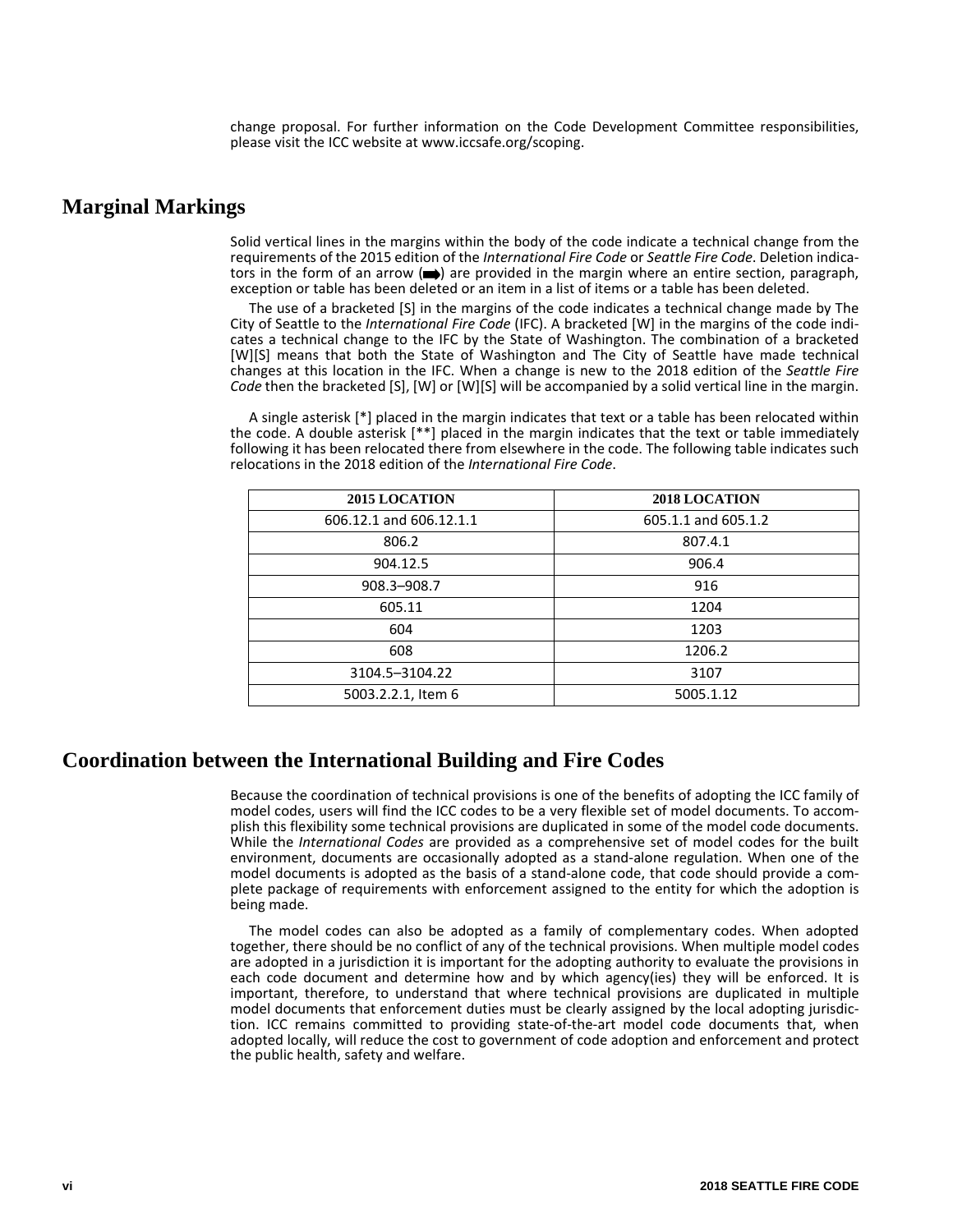#### **Italicized Terms**

Words and terms defined in Chapter 2, Definitions, are italicized where they appear in code text and the Chapter 2 definition applies. Where such words and terms are not italicized, common-use definitions apply. Defined terms added or amended by The City of Seattle may also appear in italics. When defined terms are not italicized, consider the context to judge applicability of the definition in Chapter 2. The words and terms selected have code-specific definitions that the user should read carefully to facilitate better understanding of the code.

#### **Acknowledgment**

The Seattle Fire Department thanks the members of the Fire Code Advisory Board for the dedication, knowledge, and experience they generously devoted to reviewing the 2018 Seattle Fire Code. These volunteers donated an extraordinary number of hours to this important task. The Seattle Fire Department and the City's elected officials rely on this commitment of time by its citizens for advice on technical matters. The City is deeply grateful for the practical perspective they provide. The City is fortunate to have the contributions of these generous people.

#### **Electronic Mailing List**

If you would like to receive occasional email messages notifying you of future amendments and errata to the Seattle Building Code and other codes, sign up for the technical codes mailing list at http://www.seattle.gov/sdci/about-us/who-we-are/construction-codes-advisory-board.

#### **Adoption**

The International Code Council maintains a copyright in all of its codes and standards. Maintaining copyright allows ICC to fund its mission through sales of books, in both print and electronic formats. The ICC welcomes adoption of its codes by jurisdictions that recognize and acknowledge the ICC's copyright in the code, and further acknowledge the substantial shared value of the public/private partnership for code development between jurisdictions and the ICC.

The ICC also recognizes the need for jurisdictions to make laws available to the public. All I-Codes and I-Standards, along with the laws of many jurisdictions, are available for free in a nondownloadable form on the ICC's website. Jurisdictions should contact the ICC at adoptions@iccsafe.org to learn how to adopt and distribute laws based on the *International Fire Code* in a manner that provides necessary access, while maintaining the ICC's copyright.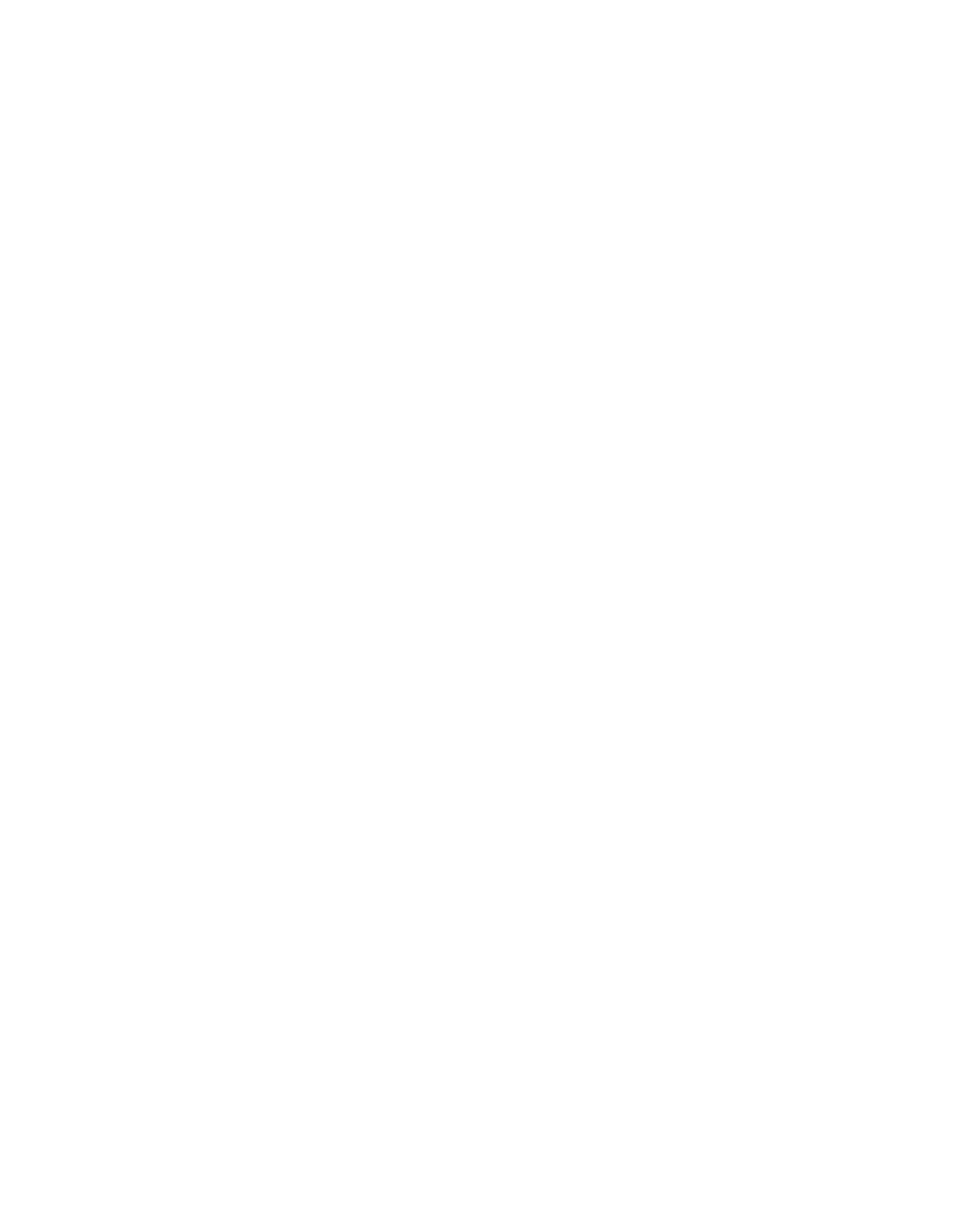# **EFFECTIVE USE OF THE INTERNATIONAL FIRE CODE**

The *International Fire Code*® (IFC®) is a model code that regulates minimum fire safety requirements for new and existing buildings, facilities, storage and processes. The IFC addresses fire prevention, fire protection, life safety and safe storage and use of hazardous materials in new and existing buildings, facilities and processes. The IFC provides a total approach of controlling hazards in all buildings and sites, regardless of the hazard being indoors or outdoors.

The IFC is a design document. For example, before one constructs a building, the site must be provided with an adequate water supply for fire-fighting operations and a means of building access for emergency responders in the event of a medical emergency, fire or natural or technological disaster. Depending on the building's occupancy and uses, the IFC regulates the various hazards that may be housed within the building, including refrigeration systems, application of flammable finishes, fueling of motor vehicles, high-piled combustible storage and the storage and use of hazardous materials. The IFC sets forth minimum requirements for these and other hazards and contains requirements for maintaining the life safety of building occupants, the protection of emergency responders, and to limit the damage to a building and its contents as the result of a fire, explosion or unauthorized hazardous material discharge.

As described, the IFC has many types of requirements for buildings and facilities. The applicability of these requirements varies. An understanding of the applicability of requirements, as addressed in Sections 102.1 and 102.2, is necessary. Section 102.1 addresses when the construction and design provisions are applicable whereas Section 102.2 addresses when the administrative, operational and maintenance provisions are applicable. Generally, the construction and design provisions only apply to new buildings or existing buildings and occupancies as addressed by Chapter 11. The administrative, maintenance and operational requirements are applicable to all buildings and facilities whether new or existing.

#### **Arrangement and Format of the 2018 IFC**

Before applying the requirements of the IFC it is beneficial to understand its arrangement and format. The IFC, like other codes published by the International Code Council, is arranged and organized to follow sequential steps that generally occur during a plan review or inspection. In the 2012 edition, the IFC was reorganized into seven parts as illustrated in the tables below. Each part represents a broad subject matter and includes the chapters that logically fit under the subject matter of each part. It is also foreseeable that additional chapters will need to be added in the future as regulations for new processes or operations are developed. Accordingly, the reorganization was designed to accommodate such future chapters by providing reserved (unused) chapters in several of the parts. This will allow the subject matter parts to be conveniently and logically expanded without requiring a major renumbering of the IFC chapters.

| <b>ORGANIZATION OF THE IFC</b>           |                                        |
|------------------------------------------|----------------------------------------|
| <b>Parts and Chapters</b>                | <b>Subject Matter</b>                  |
| Part I-Chapters 1 and 2                  | Administrative and definitions         |
| Part II-Chapters 3 and 4                 | General safety provisions              |
| Part III-Chapters 5 through 12           | Building and equipment design features |
| Part III-Chapters 13 through 19          | Reserved for future use                |
| Part IV-Chapters 20 through 41           | Special occupancies and operations     |
| Part IV-Chapters 42 through 49, 52       | Reserved for future use                |
| Part V-Chapters 50, 51 and 53 through 67 | Hazardous materials                    |
| Part V-Chapters 68 through 79            | Reserved for future use                |
| Part VI-Chapters 80, 90 through 94       | Referenced standards                   |
| Part VII-Appendices A through N          | Adoptable and informational appendices |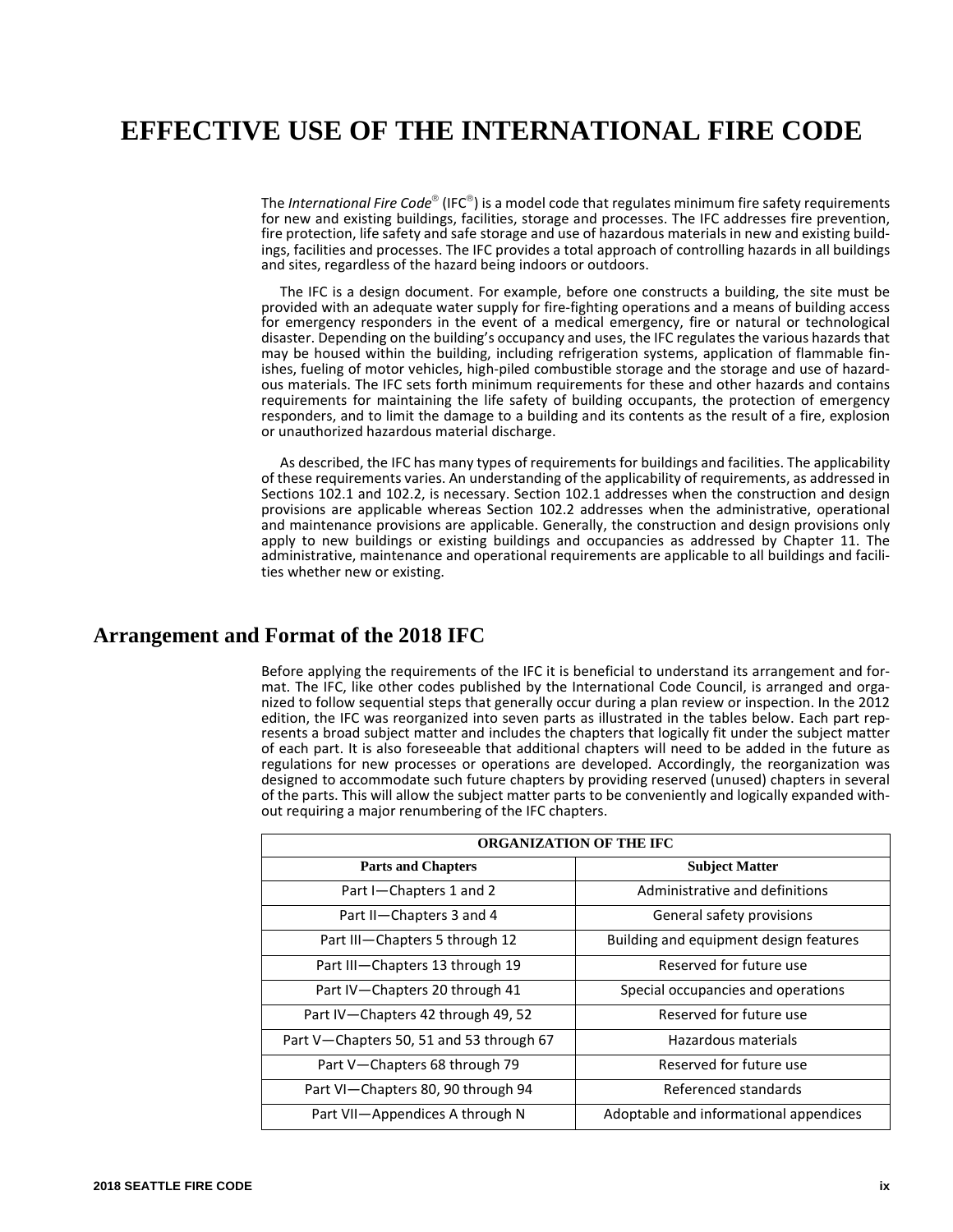The IFC requirements for fire-resistive construction, interior finish, fire protection systems, means of egress and construction safeguards are directly correlated to the chapters containing parallel requirements in the IBC, as follows:

| <b>IFC Chapter</b> | <b>Subject</b>                                        |
|--------------------|-------------------------------------------------------|
|                    | Fire and smoke protection features                    |
| 8                  | Interior finish, decorative materials and furnishings |
| 9                  | Fire protection and life safety systems               |
| 10                 | Means of egress                                       |
| 33                 | Fire safety during construction and demolition        |

The following is a chapter-by-chapter synopsis of the scope and intent of the provisions of the *International Fire Code*:

#### **PART I–ADMINISTRATIVE**

**Chapter 1 Scope and Administration.** This chapter contains provisions for the application, enforcement and administration of subsequent requirements of the code. In addition to establishing the scope of the code, Chapter 1 identifies which buildings and structures come under its purview. Chapter 1 is largely concerned with maintaining "due process of law" in enforcing the regulations contained in the body of the code. Only through careful observation of the administrative provisions can the code official reasonably expect to demonstrate that "equal protection under the law" has been provided.

**Chapter 2 Definitions.** All terms that are defined in the code are listed alphabetically in Chapter 2. While a defined term may be used in one chapter or another, the meaning provided in Chapter 2 is applicable throughout the code.

Where understanding of a term's definition is especially key to or necessary for understanding of a particular code provision, the term is shown in *italics* wherever it appears in the code. This is true only for those terms that have a meaning that is unique to the code. In other words, the generally understood meaning of a term or phrase might not be sufficient or consistent with the meaning prescribed by the code; therefore, it is essential that the code-defined meaning be known.

Guidance regarding tense, gender and plurality of defined terms as well as guidance regarding terms not defined in this code are also provided.

## **PART II–GENERAL SAFETY PROVISIONS**

**Chapter 3 General Requirements.** The open burning, ignition source, vacant building, miscellaneous storage, roof gardens and landscaped roofs, outdoor pallet storage and hazards to fire fighters requirements and precautions, among other general regulations contained in this chapter, are intended to improve premises safety for everyone, including construction workers, tenants, operations and maintenance personnel, and emergency response personnel. As with other chapters of the *International Fire Code*, Section 302 contains a list of terms that are defined in Chapter 2 and are applicable to the chapter contents.

**Chapter 4 Emergency Planning and Preparedness.** This chapter addresses the human contribution to life safety in buildings when a fire or other emergency occurs. The requirements for continuous training and scheduled fire, evacuation and lockdown drills can be as important as the required periodic inspections and maintenance of built-in fire protection features. The level of preparation by the occupants also improves the emergency responders' abilities during an emergency. The *International Building Code* (IBC) focuses on built-in fire protection features, such as automatic sprinkler systems, fire-resistance-rated construction and properly designed egress sys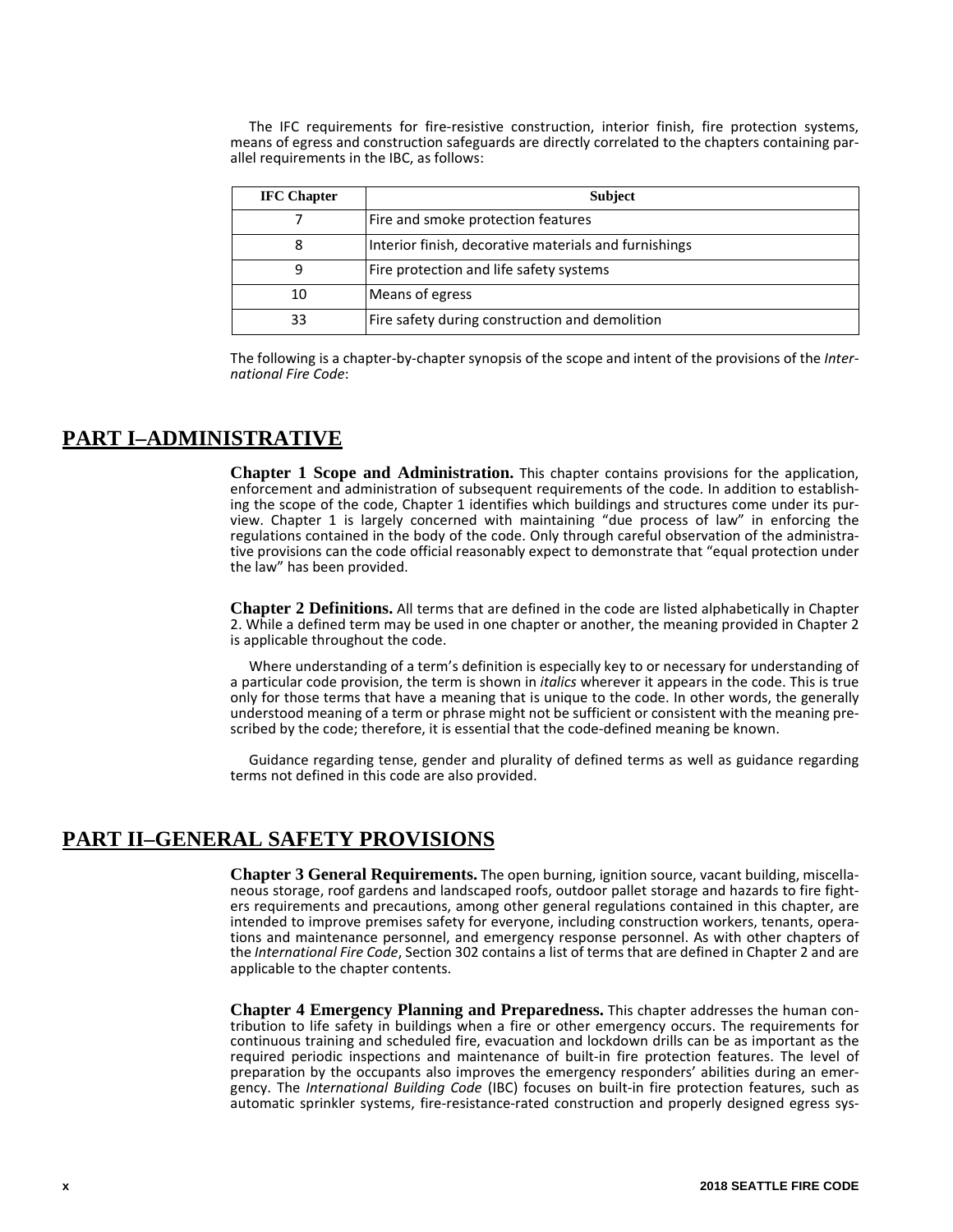tems, whereas this chapter fully addresses the human element. As with other chapters of the *International Fire Code*, Section 402 contains a list of terms that are defined in Chapter 2 and are applicable to the chapter contents.

#### **PART III–BUILDING AND EQUIPMENT DESIGN FEATURES**

**Chapter 5 Fire Service Features.** The requirements of this chapter apply to all buildings and occupancies and pertain to access roads; access to building openings and roofs; premises identification; key boxes; fire protection water supplies; fire command centers; fire department access to equipment and emergency responder radio coverage in buildings. As with other chapters of the *International Fire Code*, Section 502 contains a list of terms that are defined in Chapter 2 and are applicable to the chapter contents.

**Chapter 6 Building Services and Systems.** This chapter focuses on building systems and services as they relate to potential safety hazards and when and how they should be installed. This chapter brings together all building system- and service-related issues for convenience and provides a more systematic view of buildings. The following building services and systems are addressed: fuel-fired appliances (Section 603), electrical equipment, wiring and hazards (Section 604), mechanical refrigeration (Section 605), elevator recall and maintenance (Section 606), commercial kitchen hoods (Section 607), commercial kitchen cooking oil storage (608) and hyperbaric facilities (609). As with other chapters of the *International Fire Code*, Section 602 contains a list of terms that are defined in Chapter 2 and are applicable to the chapter contents. Note that building systems focused on energy systems and components are addressed by Chapter 12.

**Chapter 7 Fire and Smoke Protection Features.** The maintenance of assemblies required to be fire-resistance rated is a key component in a passive fire protection philosophy. Chapter 7 sets forth requirements to maintain required fire-resistance ratings of building elements and limit fire spread. Section 701 addresses the basics of what construction elements such as fire barriers and smoke barriers need to be maintained as well as defining the owner's responsibility. The rest of the chapter, Sections 703 through 706, deals with various fire and smoke protection features that must also be maintained. These features include penetrations, joint protection, door and window openings and duct and air transfer opening protection. As with other chapters of the *International Fire Code*, Section 702 contains a list of terms that are defined in Chapter 2 and are applicable to the chapter contents.

**Chapter 8 Interior Finish, Decorative Materials and Furnishings.** The overall purpose of Chapter 8 is to regulate interior finishes, decorative materials and furnishings in new and existing buildings so that they do not significantly add to or create fire hazards within buildings. The provisions tend to focus on occupancies with specific risk characteristics, such as vulnerability of occupants, density of occupants, lack of familiarity with the building and societal expectations of importance. This chapter is consistent with Chapter 8 of the *International Building Code* (IBC), which regulates the interior finishes of new buildings. As with other chapters of the *International Fire Code*, Section 802 contains a list of terms that are defined in Chapter 2 and are applicable to the chapter contents.

**Chapter 9 Fire Protection and Life Safety Systems.** Chapter 9 prescribes the minimum requirements for active systems of fire protection equipment to perform the functions of detecting a fire, alerting the occupants or fire department of a fire emergency, controlling smoke and controlling or extinguishing the fire. There are provisions relating to gas detection and associated alarms. Mass notification systems are also addressed. Generally, the requirements are based on the occupancy, the height and the area of the building, because these are the factors that most affect fire-fighting capabilities and the relative hazard of a specific building or portion thereof. This chapter parallels and is substantially duplicated in Chapter 9 of the *International Building Code;* however, this chapter also contains periodic testing criteria that are not contained in the IBC. In addition, the special fire protection system requirements based on use and occupancy found in Chapter 4 of the IBC are duplicated in Chapter 9 of the IFC as a user convenience. As with other chapters of the *International Fire Code*, Section 902 contains a list of terms that are defined in Chapter 2 and are applicable to the chapter contents.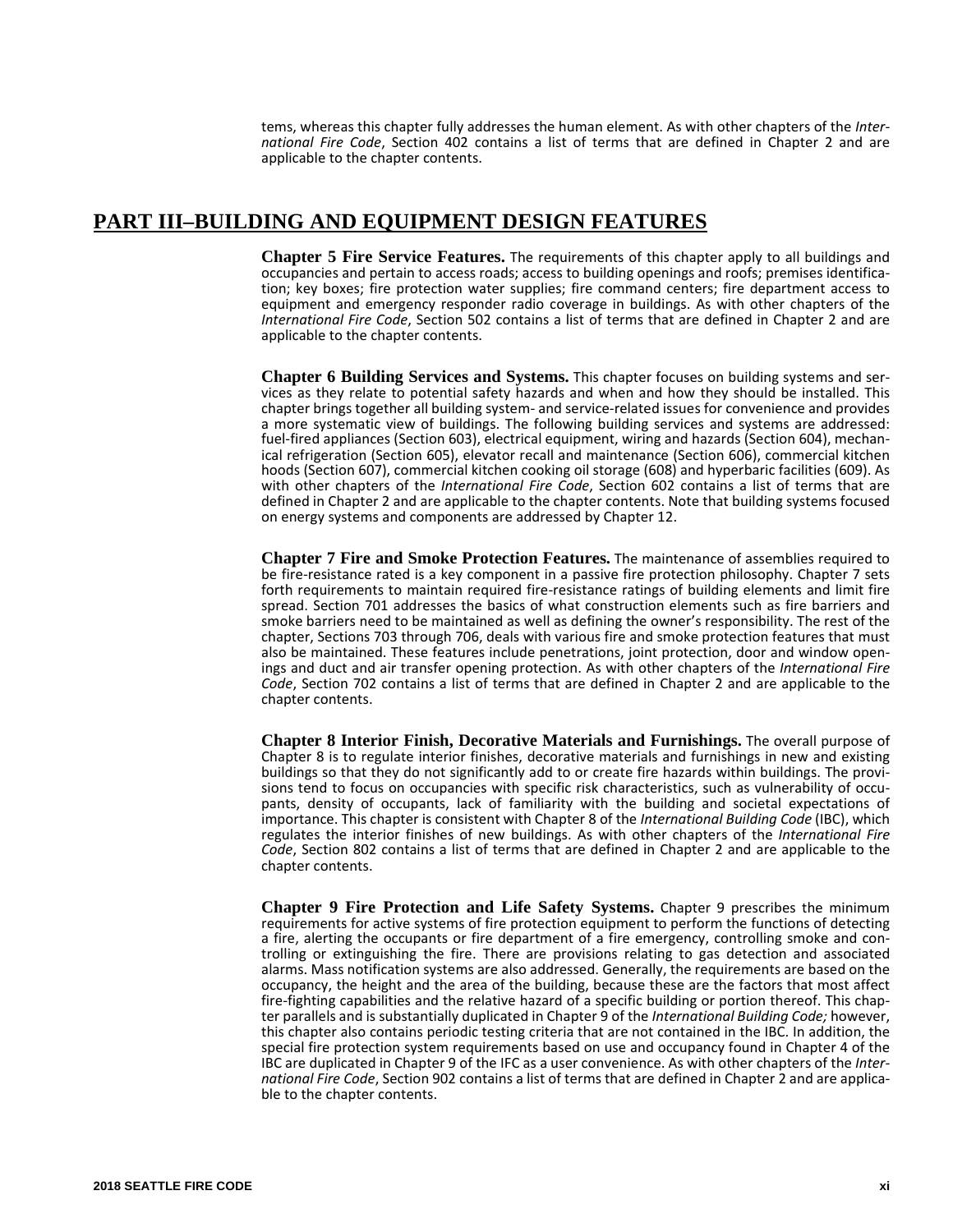**Chapter 10 Means of Egress.** The general criteria set forth in Chapter 10 regulating the design of the means of egress are established as the primary method for protection of people in buildings by allowing timely relocation or evacuation of building occupants. Both prescriptive and performance language is utilized in this chapter to provide for a basic approach in the determination of a safe exiting system for all occupancies. It addresses all portions of the egress system (i.e., exit access, exits and exit discharge) and includes design requirements as well as provisions regulating individual components. The requirements detail the size, arrangement, number and protection of means of egress components. Functional and operational characteristics also are specified for the components that will permit their safe use without special knowledge or effort. The means of egress protection requirements work in coordination with other sections of the code, such as protection of vertical openings (see Chapter 7), interior finish (see Chapter 8), fire suppression and detection systems (see Chapter 9) and numerous others, all having an impact on life safety. Sections 1002 through 1030 duplicate text from Chapter 10 of the IBC; however, the IFC contains an additional Section 1031 on maintenance of the means of egress system in existing buildings. Retroactive minimum means of egress requirements for existing buildings are found in Chapter 11.

**Chapter 11 Construction Requirements for Existing Buildings.** Chapter 11 applies to existing buildings constructed prior to the adoption of the code and intends to provide a minimum degree of fire and life safety to persons occupying existing buildings by providing for alterations to such buildings that do not comply with the minimum requirements of the *International Building Code*. Prior to the 2009 edition, its content existed in the IFC but in a random manner that was neither efficient nor user-friendly. In the 2007/2008 code development cycle, a code change (F294-07/ 08) was approved that consolidated the retroactive elements of IFC/2006 Sections 607, 701, 704, 903, 905, 907 and 3406 (then 2506) and all of then-Section 1027 (Means of Egress for Existing Buildings) into a single chapter for easier and more efficient reference and application to existing buildings. The provisions address general fire safety features such as requirements for fire alarm systems, CO detection and automatic sprinkler systems in some existing buildings, general means of egress, and finally, the chapter contains a section dedicated to existing Group I-2 occupancies. As with other chapters of the *International Fire Code*, Section 1102 contains a list of terms that are defined in Chapter 2 and are applicable to the chapter contents.

**Chapter 12 Energy Systems.** Chapter 12 was added to address the current energy systems found in the IFC. It introduces a wide range of systems that generate and store energy in, on and adjacent to buildings and facilities. The expansion of such energy systems is related to meeting today's energy, environmental and economic challenges. Ensuring appropriate criteria to address the safety of such systems in building and fire codes is an important part of protecting the public at large, building occupants and emergency responders. Previously, requirements for energy systems, such as standby power systems, PV systems and stationary battery systems, were scattered about in various locations in Chapter 6, which addresses building services and systems. However, with the addition of fuel cells and capacitor energy storage systems to the IFC, a chapter dedicated to such related issues needed to be created. This chapter provides an appropriate location for the addition of future energy systems.

**Chapters 13 through 19.** Reserved for future use.

## **PART IV–SPECIAL OCCUPANCIES AND OPERATIONS**

**Chapter 20 Aviation Facilities.** Chapter 20 specifies minimum requirements for the fire-safe operation of airports, heliports and helistops. The principal nonflight operational hazards associated with aviation involve fuel, facilities and operations. Therefore, safe use of flammable and combustible liquids during fueling and maintenance operations is emphasized. Availability of portable Class B:C-rated fire extinguishers for prompt control or suppression of incipient fires is required. As with other chapters of the *International Fire Code*, Section 2002 contains a list of terms that are defined in Chapter 2 and are applicable to the chapter contents.

**Chapter 21 Dry Cleaning.** The provisions of Chapter 21 are intended to reduce hazards associated with use of flammable and combustible dry cleaning solvents. These materials, like all volatile organic chemicals, generate significant quantities of static electricity and are thus readily ignitable. Many flammable and nonflammable dry cleaning solvents also possess health hazards when involved in a fire. As with other chapters of the *International Fire Code*, Section 2102 contains a list of terms that are defined in Chapter 2 and are applicable to the chapter contents.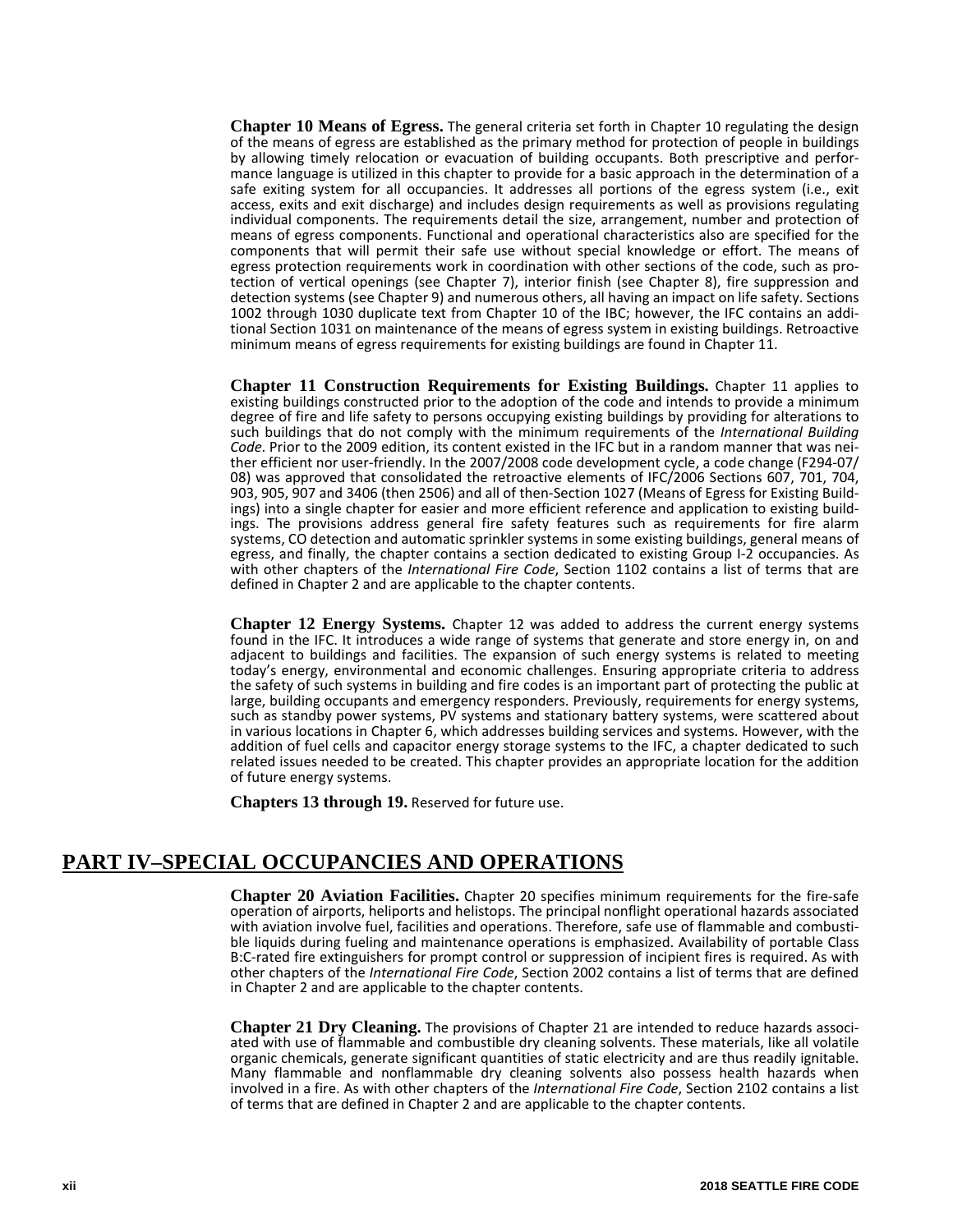**Chapter 22 Combustible Dust-producing Operations.** The requirements of Chapter 22 seek to reduce the likelihood of dust explosions by managing the hazards of ignitable suspensions of combustible dusts associated with a variety of operations including woodworking, mining, food processing, agricultural commodity storage and handling and pharmaceutical manufacturing, among others. Ignition source control and good housekeeping practices in occupancies containing dustproducing operations are emphasized. As with other chapters of the *International Fire Code*, Section 2202 contains a list of terms that are defined in Chapter 2 and are applicable to the chapter contents.

**Chapter 23 Motor Fuel-dispensing Facilities and Repair Garages.** This chapter provides provisions that regulate the storage and dispensing of both liquid and gaseous motor fuels at public and private automotive, marine and aircraft motor fuel-dispensing facilities, fleet vehicle motor fuel-dispensing facilities and repair garages. As with other chapters of the *International Fire Code*, Section 2302 contains a list of terms that are defined in Chapter 2 and are applicable to the chapter contents.

**Chapter 24 Flammable Finishes.** Chapter 24 requirements govern operations where flammable or combustible finishes are applied by spraying, dipping, powder coating or flow-coating processes. As with all operations involving flammable or combustible liquids and combustible dusts or vapors, controlling ignition sources and methods of reducing or controlling flammable vapors or combustible dusts at or near these operations are emphasized. As with other chapters of the *International Fire Code*, Section 2402 contains a list of terms that are defined in Chapter 2 and are applicable to the chapter contents.

**Chapter 25 Fruit and Crop Ripening.** Chapter 25 provides guidance that is intended to reduce the likelihood of explosions resulting from improper use or handling of ethylene gas used for cropripening and coloring processes. This is accomplished by regulating ethylene gas generation; storage and distribution systems and controlling ignition sources. Design and construction of facilities for this use are regulated by the *International Building Code* to reduce the impact of potential accidents on people and buildings.

**Chapter 26 Fumigation and Insecticidal Fogging.** This chapter regulates fumigation and insecticidal fogging operations which use toxic pesticide chemicals to kill insects, rodents and other vermin. Fumigants and insecticidal fogging agents pose little hazard if properly applied; however, the inherent toxicity of all these agents and the potential flammability of some makes special precautions necessary when they are used. Requirements of this chapter are intended to protect both the public and fire fighters from hazards associated with these products. As with other chapters of the *International Fire Code*, Section 2602 contains a list of terms that are defined in Chapter 2 and are applicable to the chapter contents.

**Chapter 27 Semiconductor Fabrication Facilities.** The requirements of this chapter are intended to control hazards associated with the manufacture of electrical circuit boards or microchips, commonly called semiconductors. Though the finished product possesses no unusual hazards, materials commonly associated with semiconductor manufacturing are often quite hazardous and include flammable liquids, pyrophoric and flammable gases, toxic substances and corrosives. The requirements of this chapter are concerned with both life safety and property protection. However, the fire code official should recognize that the risk of extraordinary property damages is far more common than the risk of personal injuries from fire. As with other chapters of the *International Fire Code*, Section 2702 contains a list of terms that are defined in Chapter 2 and are applicable to the chapter contents.

**Chapter 28 Lumber Yards and Agro-industrial, Solid Biomass and Woodworking Facilities.** Provisions of this chapter are intended to prevent fires and explosions, facilitate fire control and reduce exposures to and from facilities storing, selling or processing wood and forest products, including sawdust, wood chips, shavings, bark mulch, shorts, finished planks, sheets, posts, poles, timber and raw logs and the hazard they represent once ignited. Also included are solid biomass feedstock and raw products associated with agro-industrial facilities, the outdoor storage of pallets and manufacturing and recycling facilities. This chapter requires active and passive fire protection features to reduce on- and off-site exposures, limit fire size and development and facilitate fire fighting by employees and the fire service. As with other chapters of the *International Fire Code*, Section 2802 contains a list of terms that are defined in Chapter 2 and are applicable to the chapter contents.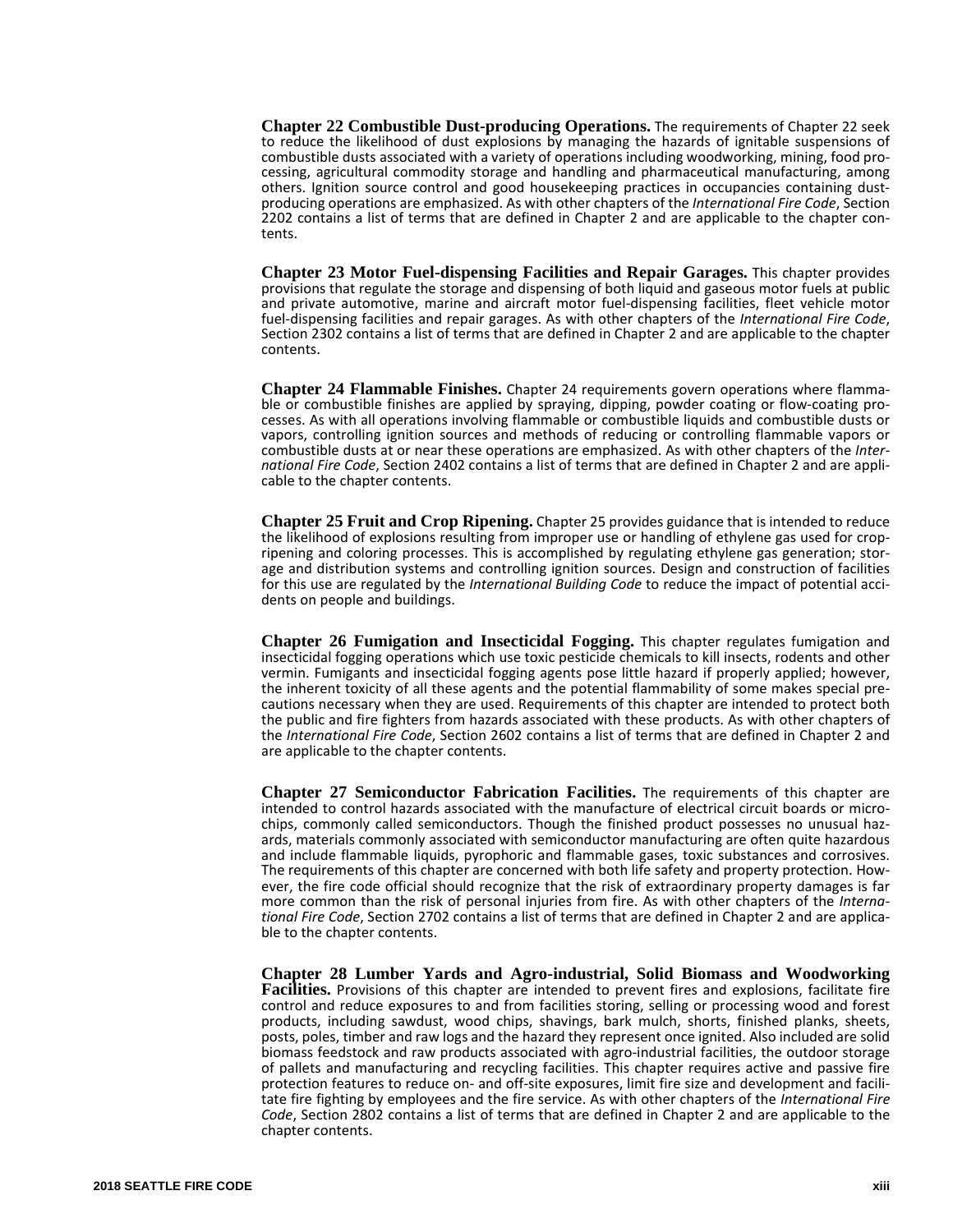**Chapter 29 Manufacture of Organic Coatings.** This chapter regulates materials and processes associated with the manufacture of paints as well as bituminous, asphaltic and other diverse compounds formulated to protect buildings, machines and objects from the effects of weather, corrosion and hostile environmental exposures. Paint for decorative, architectural and industrial uses comprises the bulk of organic coating production. Painting and processes related to the manufacture of nonflammable and noncombustible or water-based products are exempt from the provisions of this chapter. The application of organic coatings is covered by Chapter 24. Elimination of ignition sources, maintenance of fire protection equipment and isolation or segregation of hazardous operations are emphasized. As with other chapters of the *International Fire Code*, Section 2902 contains a term that is defined in Chapter 2 and is applicable to the chapter contents.

**Chapter 30 Industrial Ovens.** This chapter addresses the fuel supply, ventilation, emergency shutdown equipment, fire protection and the operation and maintenance of industrial ovens, which are sometimes referred to as industrial heat enclosures or industrial furnaces. Compliance with this chapter is intended to reduce the likelihood of fires involving industrial ovens which are usually the result of the fuel in use or volatile vapors given off by the materials being heated or to manage the impact if a fire should occur. As with other chapters of the *International Fire Code*, Section 3002 contains a list of terms that are defined in Chapter 2 and are applicable to the chapter contents.

**Chapter 31 Tents, Temporary Structures and Other Membrane Structures.** The requirements in this chapter are intended to protect temporary as well as permanent tents and air-supported and other membrane structures and temporary special event structures from fire and similar hazards by regulating structure location and access, anchorage, egress, heat-producing equipment, hazardous materials and operations, combustible vegetation, ignition sources, waste accumulation and requiring regular inspections and certifying continued compliance with fire safety regulations. This chapter also addresses outdoor assembly events, which are not limited to those events where tents or other membrane structures are used but are regulated due to the number of people, density of those people and hazards associated with large outdoor events related to egress, fire hazards from cooking and other related concerns. As with other chapters of the *International Fire Code*, Section 3102 contains a list of terms that are defined in Chapter 2 and are applicable to the chapter contents.

**Chapter 32 High-piled Combustible Storage.** This chapter provides guidance for reasonable protection of life from hazards associated with the storage of combustible materials in closely packed piles or on pallets, in racks or on shelves where the top of storage is greater than 12 feet in height. It provides requirements for identifying various classes of commodities; general fire and life safety features including storage arrangements, smoke and heat venting, and fire department access; and housekeeping and maintenance requirements. The chapter attempts to define the potential fire severity and, in turn, determine fire and life safety protection measures needed to control, and in some cases suppress, a potential fire. This chapter does not cover miscellaneous combustible materials storage regulated in Section 315. As with other chapters of the *International Fire Code*, Section 3202 contains a list of terms that are defined in Chapter 2 and are applicable to the chapter contents.

**Chapter 33 Fire Safety during Construction and Demolition.** Chapter 33 outlines general fire safety precautions for all structures and all occupancies during construction and demolition operations. In general, these requirements seek to maintain required levels of fire protection, limit fire spread, establish the appropriate operation of equipment and promote prompt response to fire emergencies. Features regulated include fire protection systems, fire fighter access to the site and building, means of egress, hazardous materials storage and use and temporary heating equipment and other ignition sources. With the 2012 reorganization, this chapter now correlates with Chapter 33 of the IBC.

**Chapter 34 Tire Rebuilding and Tire Storage.** The requirements of Chapter 34 are intended to prevent or control fires and explosions associated with the remanufacture and storage of tires and tire byproducts. Additionally, the requirements are intended to minimize the impact of indoor and outdoor tire storage fires by regulating pile volume and location, segregating the various operations, providing for fire department access and a water supply and controlling ignition sources.

**Chapter 35 Welding and Other Hot Work.** This chapter covers requirements for safety in welding and other types of hot work by reducing the potential for fire ignitions that usually result in large losses. Several different types of hot work would fall under the requirements found in Chapter 35, including both gas and electric arc methods and any open-torch operations. Many of the activities of this chapter focus on the actions of the occupants. As with other chapters of the *Interna-*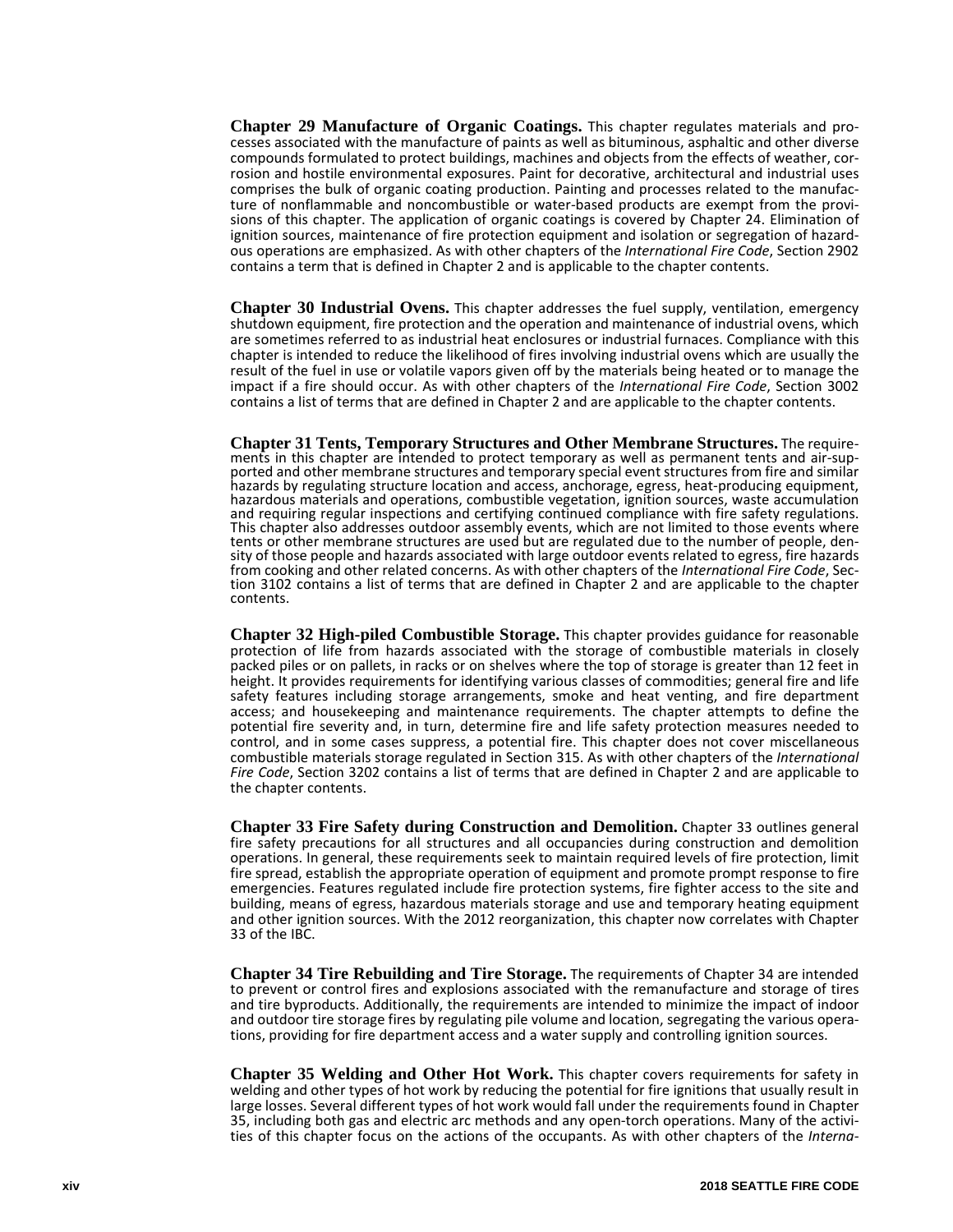*tional Fire Code*, Section 3502 contains a list of terms that are defined in Chapter 2 and are applicable to the chapter contents.

**Chapter 36 Marinas.** Chapter 36 addresses the fire protection and prevention requirements for marinas. It was developed in response to the complications encountered by a number of fire departments responsible for the protection of marinas as well as fire loss history in marinas that lacked fire protection. Compliance with this chapter intends to establish safe practices in marina areas, provide an identification method for mooring spaces in the marina, and provide fire fighters with safe operational areas and fire protection methods to extend hose lines in a safe manner. As with other chapters of the *International Fire Code*, Section 3602 contains a list of terms that are defined in Chapter 2 and are applicable to the chapter contents.

**Chapter 37 Combustible Fibers.** Chapter 37 establishes the requirements for storage and handling of combustible fibers, including animal, vegetable and synthetic fibers, whether woven into textiles, baled, packaged or loose. Operations involving combustible fibers are typically associated with salvage, paper milling, recycling, cloth manufacturing, carpet and textile mills and agricultural operations, among others. The primary hazard associated with these operations is the abundance of materials and their ready ignitability. As with other chapters of the *International Fire Code*, Section 3702 contains a list of terms that are defined in Chapter 2 and are applicable to the chapter contents.

**Chapter 38 Higher Education Laboratories.** Chapter 38 is a new chapter addressing the unique needs of laboratories in higher education academic institutions. The advancement of technologies, science, medicine and our knowledge of the world often relies on having vibrant and successful academic institutions. These academic institutions often have chemistry, biology, medical, engineering and other laboratories where hazardous materials are used. The chapter addresses both new and existing buildings and new and existing laboratories. Applying the general hazardous material provisions has been difficult because of the ways these laboratories operate. Often there are many small laboratories that use very small quantities of hazardous materials that individually do not exceed the MAQs. However, in aggregate the quantities will exceed the MAQs and could result in the need for a Group H occupancy classification. It is believed that the lower density of hazardous materials often mitigates the overall risk. Therefore, this lower density along with a package of additional requirements (including the concept of laboratory suites with fire-resistance-rated separations) renders a Group H occupancy classification not necessary. This chapter also addresses the use of certain materials typically prohibited for existing buildings where located in buildings not protected throughout with a sprinkler system. These allowances come with certain safety measures such as the use of storage cabinets and fume hoods.

**Chapter 39 Processing and Extraction Facilities.** Chapter 39 is a new chapter focused on the processing and extraction of oils and fats from various plants. This process includes the extraction by use of solvent, desolventizing of the raw material and production of the miscella, and distillation of the solvent from the miscella and solvent recovery. The processes used are not necessarily typical hazardous material processes and often the systems and equipment associated with such processes are not listed. Due to the typical lack of listings, the systems and equipment need specific approvals for each installation. This chapter provides the tools to appropriately enforce the IFC to meet the unique needs of industry while providing the appropriate level of safety. This chapter has provisions for a technical report prepared by a registered design professional. This chapter also requires site inspections to make sure equipment and systems are installed as designed and approved.

**Chapters 42 through 49.** Reserved for future use.

#### **PART V–HAZARDOUS MATERIALS**

**Chapter 50 Hazardous Materials—General Provisions.** This chapter contains the general requirements for all hazardous chemicals in all occupancies. Hazardous chemicals are defined as those that pose an unreasonable risk to the health and safety of operating or emergency personnel, the public and the environment if not properly controlled during handling, storage, manufacture, processing, packaging, use, disposal or transportation. The general provisions of this chapter are intended to be companion provisions with the specific requirements of Chapters 51 through 67 regarding a given hazardous material. As with other chapters of the *International Fire Code*, Section 5002 contains a list of terms that are defined in Chapter 2 and are applicable to the chapter contents.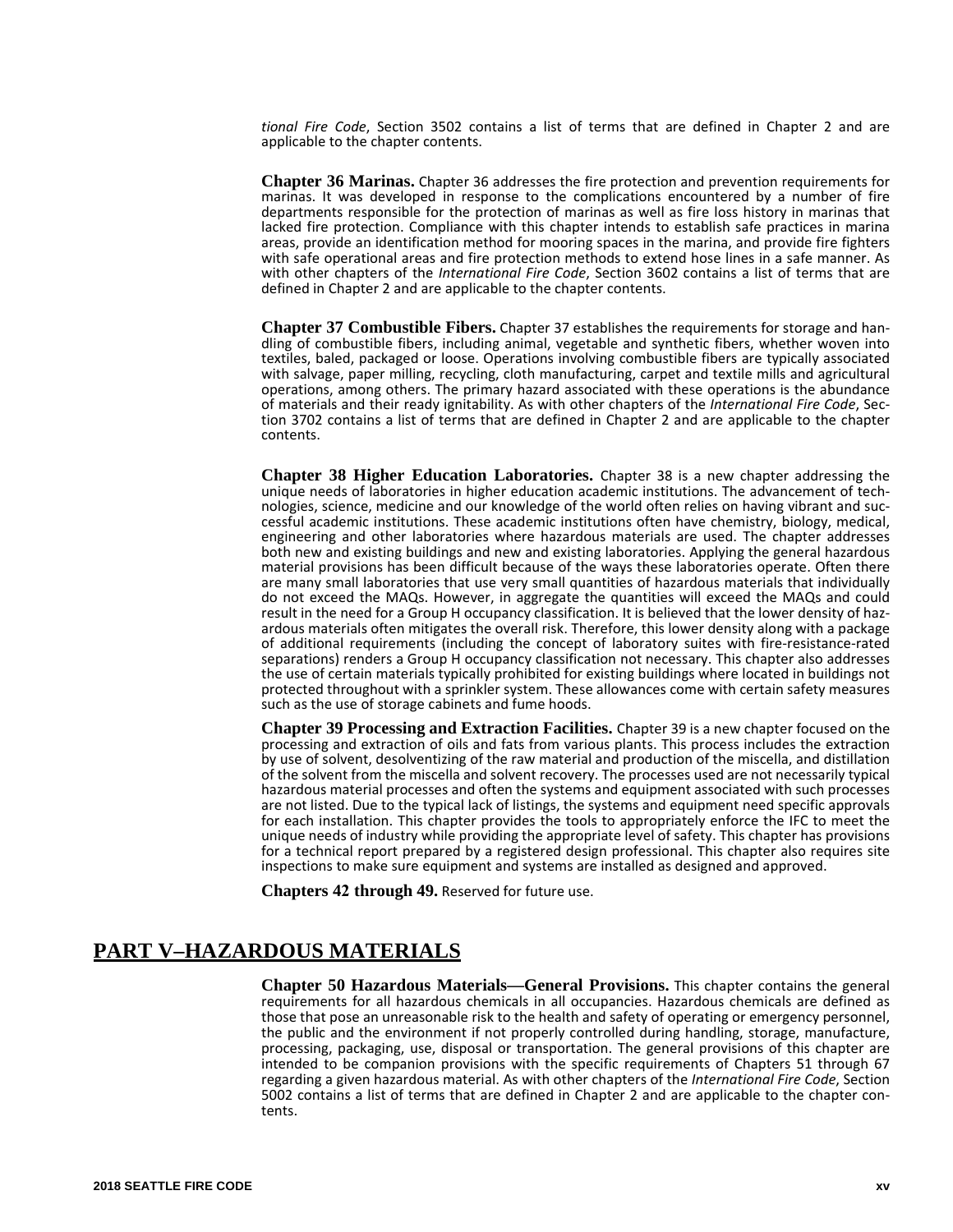**Chapter 51 Aerosols.** Chapter 51 addresses the prevention, control and extinguishment of fires and explosions in facilities where retail aerosol products are displayed or stored. It is concerned with both life safety and property protection from a fire; however, historically, aerosol product fires have caused property loss more frequently than loss of life. Requirements for storing aerosol products are dependent on the level of aerosol product, level of sprinkler protection, type of storage condition and quantity of aerosol products. As with other chapters of the *International Fire Code*, Section 5102 contains a list of terms that are defined in Chapter 2 and are applicable to the chapter contents.

**Chapter 52.** Reserved for future use.

**Chapter 53 Compressed Gases.** This chapter regulates the storage, use and handling of all flammable and nonflammable compressed gases, such as those that are used in medical facilities, air separation plants, industrial plants, agricultural equipment facilities and similar occupancies. Standards for the design, construction and marking of compressed gas cylinders and pressure vessels are referenced. Compressed gases used in welding and cutting, cryogenic liquids and liquefied petroleum gases are also regulated under Chapters 35, 55 and 61, respectively. Compressed gases that are classified as hazardous materials are also regulated in Chapter 50, which includes general requirements. As with other chapters of the *International Fire Code*, Section 5302 contains a list of terms that are defined in Chapter 2 and are applicable to the chapter contents.

**Chapter 54 Corrosive Materials.** Chapter 54 addresses the hazards of corrosive materials that have a destructive effect on living tissues. Although corrosive gases exist, most corrosive materials are solid or liquid and classified as either acids or bases (alkalis). These materials may pose a wide range of hazards other than corrosivity, such as combustibility, reactivity or oxidizing hazards, and must conform to the requirements of this code with respect to all known hazards. The focus of this chapter is on materials whose primary hazard is corrosivity; that is, the ability to destroy or irreparably damage living tissue on contact. As with other chapters of the *International Fire Code*, Section 5402 contains a list of terms that are defined in Chapter 2 and are applicable to the chapter contents.

**Chapter 55 Cryogenic Fluids.** This chapter regulates the hazards associated with the storage, use and handling of cryogenic fluids through regulation of such things as pressure relief mechanisms and proper container storage. These hazards are in addition to the code requirements that address the other hazards of cryogenic fluids such as flammability and toxicity. These other characteristics are dealt with in Chapter 50 and other chapters, such as Chapter 58 dealing with flammable gases. Cryogens are hazardous because they are held at extremely low temperatures and high pressures. Many cryogenic fluids, however, are actually inert gases and would not be regulated elsewhere in this code. Cryogens are used for many applications but specifically have had widespread use in the biomedical field and in space programs. As with other chapters of the *International Fire Code*, Section 5502 contains a list of terms that are defined in Chapter 2 and are applicable to the chapter contents.

**Chapter 56 Explosives and Fireworks.** This chapter prescribes minimum requirements for the safe manufacture, storage, handling and use of explosives, ammunition and blasting agents for commercial and industrial occupancies. These provisions are intended to protect the general public, emergency responders and individuals who handle explosives. Chapter 56 also regulates the manufacturing, retail sale, display and wholesale distribution of fireworks, establishing the requirements for obtaining approval to manufacture, store, sell, discharge or conduct a public display, and references national standards for regulations governing manufacture, storage and public displays. As with other chapters of the *International Fire Code*, Section 5602 contains a list of terms that are defined in Chapter 2 and are applicable to the chapter contents.

**Chapter 57 Flammable and Combustible Liquids.** The requirements of this chapter are intended to reduce the likelihood of fires involving the storage, handling, use or transportation of flammable and combustible liquids. Adherence to these practices may also limit damage in the event of an accidental fire involving these materials. These liquids are used for fuel, lubricants, cleaners, solvents, medicine and even drinking. The danger associated with flammable and combustible liquids is that the vapors from these liquids, when combined with air in their flammable range, will burn or explode at temperatures near normal living and working environment. The protection provided by this code is to prevent the flammable and combustible liquids from being ignited. As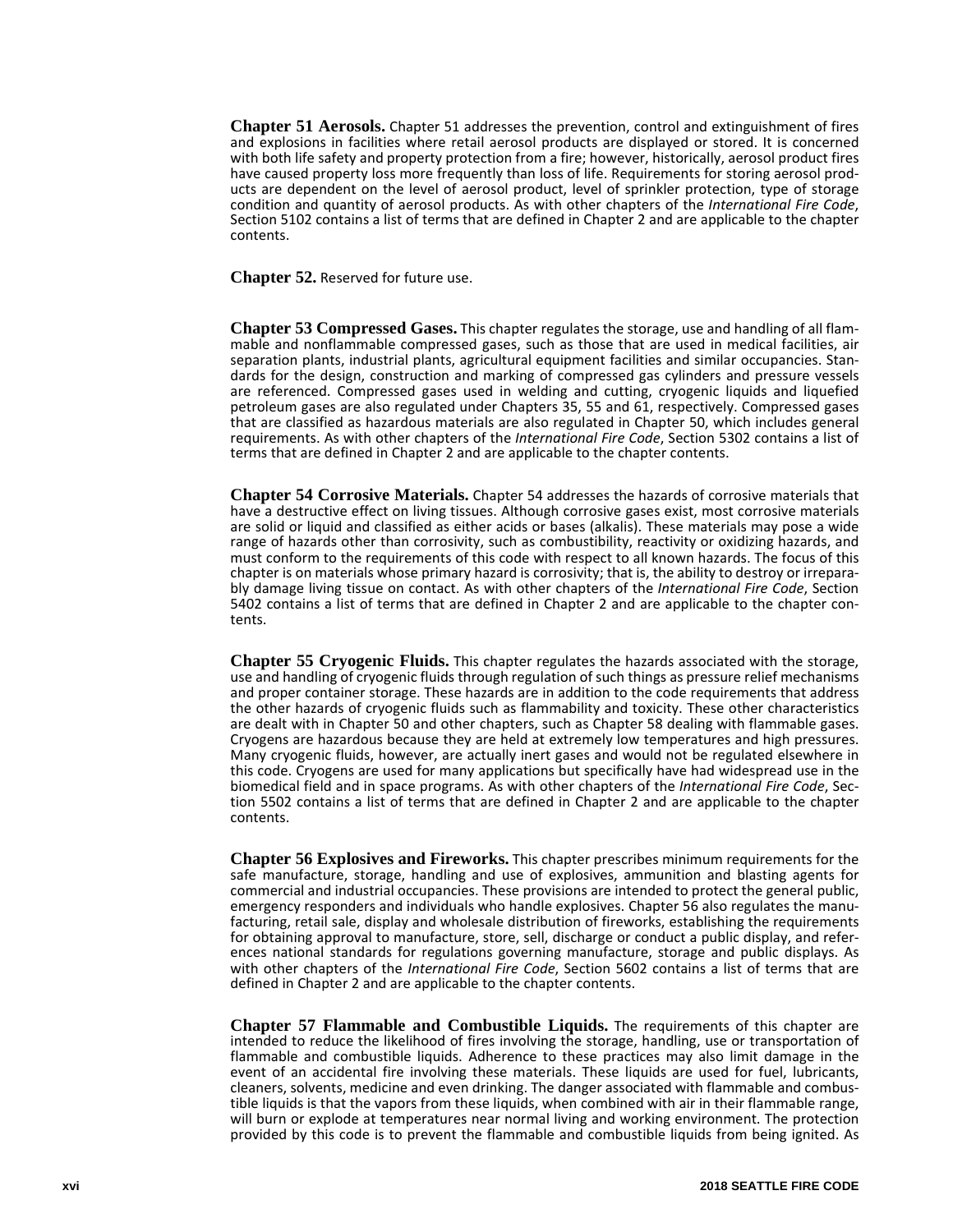with other chapters of the *International Fire Code*, Section 5702 contains a list of terms that are defined in Chapter 2 and are applicable to the chapter contents.

**Chapter 58 Flammable Gases and Flammable Cryogenic Fluids.** Chapter 58 sets requirements for the storage and use of flammable gases. For safety purposes, there is a limit on the quantities of flammable gas allowed per control area. Exceeding these limitations increases the possibility of damage to both property and individuals. The principal hazard posed by flammable gas is its ready ignitability, or even explosivity, when mixed with air in the proper proportions. Consequently, occupancies storing or handling large quantities of flammable gas are classified as Group H-2 (high hazard) by the *International Building Code*. As with other chapters of the *International Fire Code*, Section 5802 contains a list of terms that are defined in Chapter 2 and are applicable to the chapter contents.

**Chapter 59 Flammable Solids.** This chapter addresses general requirements for storage and handling of flammable solids, especially magnesium; however, it is important to note that several other solid materials, primarily metals including, but not limited to, titanium, zirconium, hafnium, calcium, zinc, sodium, lithium, potassium, sodium/potassium alloys, uranium, thorium and plutonium, can be explosion hazards under the right conditions. Some of these metals are almost exclusively laboratory materials but because of where they are used, fire service personnel must be trained to handle emergency situations. Because uranium, thorium and plutonium are also radioactive materials, they present still more specialized problems for fire service personnel. As with other chapters of the *International Fire Code*, Section 5902 contains a list of terms that are defined in Chapter 2 and are applicable to the chapter contents.

**Chapter 60 Highly Toxic and Toxic Materials.** The main purpose of this chapter is to protect occupants, emergency responders and those in the immediate area of the building and facility from short-term, acute hazards associated with a release or general exposure to toxic and highly toxic materials. This chapter deals with all three states of toxic and highly toxic materials: solids, liquids and gases. This code does not address long-term exposure effects of these materials, which are addressed by agencies such as the Environmental Protection Agency (EPA) and Occupational Safety and Health Administration (OSHA). As with other chapters of the *International Fire Code*, Section 6002 contains a list of terms that are defined in Chapter 2 and are applicable to the chapter contents.

**Chapter 61 Liquefied Petroleum Gases.** Chapter 61 establishes requirements for the safe handling, storing and use of LP-gas to reduce the possibility of damage to containers, accidental releases of LP-gas and exposure of flammable concentrations of LP-gas to ignition sources. LP-gas (notably propane) is well known as a camping fuel for cooking, lighting, heating and refrigerating and also remains a popular standby fuel supply for auxiliary generators as well as being widely used as an alternative motor vehicle fuel. Its characteristic as a clean-burning fuel has resulted in the addition of propane dispensers to service stations throughout the country. As with other chapters of the *International Fire Code*, Section 6102 contains a list of terms that are defined in Chapter 2 and are applicable to the chapter contents.

**Chapter 62 Organic Peroxides.** This chapter addresses the hazards associated with the storage, handling and use of organic peroxides and intends to manage the fire and oxidation hazards of organic peroxides by preventing their uncontrolled release. These chemicals possess the characteristics of flammable or combustible liquids and are also strong oxidizers. This unusual combination of properties requires special storage and handling precautions to prevent uncontrolled release, contamination, hazardous chemical reactions, fires or explosions. The requirements of this chapter pertain to industrial applications in which significant quantities of organic peroxides are stored or used; however, smaller quantities of organic peroxides still pose a significant hazard and, therefore, must be stored and used in accordance with the applicable provisions of this chapter and Chapter 50. As with other chapters of the *International Fire Code*, Section 6202 contains a list of terms that are defined in Chapter 2 and are applicable to the chapter contents.

**Chapter 63 Oxidizers, Oxidizing Gases and Oxidizing Cryogenic Fluids.** Chapter 63 addresses the hazards associated with solid, liquid, gaseous and cryogenic fluid oxidizing materials, including oxygen in home use, and establishes criteria for their safe storage and protection in indoor and outdoor storage facilities, minimizing the potential for uncontrolled releases and contact with fuel sources. Although oxidizers themselves do not burn, they pose unique fire hazards because of their ability to support combustion by breaking down and giving off oxygen. As with other chapters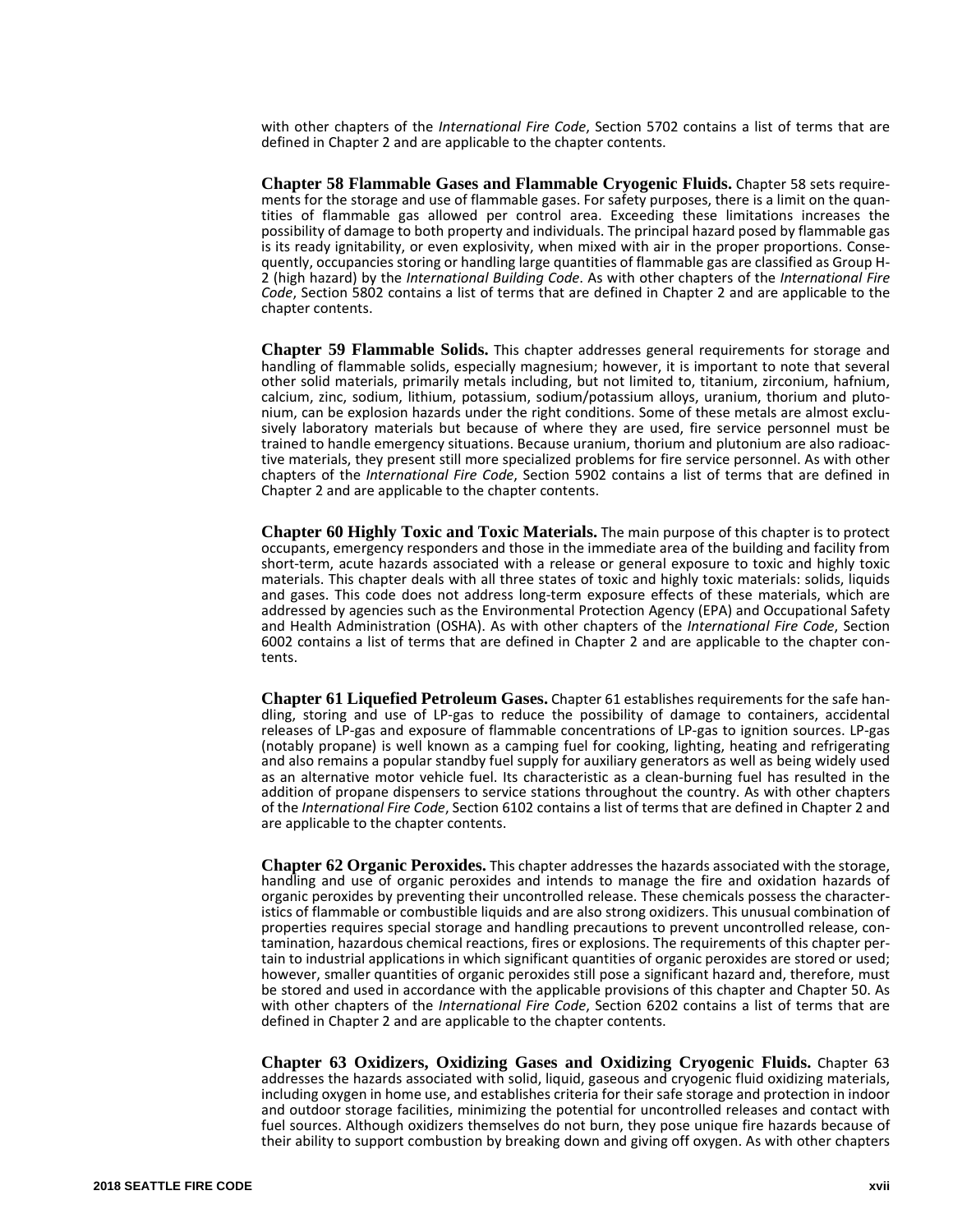of the *International Fire Code*, Section 6302 contains a list of terms that are defined in Chapter 2 and are applicable to the chapter contents.

**Chapter 64 Pyrophoric Materials.** This chapter regulates the hazards associated with pyrophoric materials, which are capable of spontaneously igniting in the air at or below a temperature of 130°F (54°C). Many pyrophoric materials also pose severe flammability or reactivity hazards. This chapter addresses only the hazards associated with pyrophoric materials. Materials that pose multiple hazards must conform to the requirements of the code with respect to all hazards. As with other chapters of the *International Fire Code*, Section 6402 contains a list of terms that are defined in Chapter 2 and are applicable to the chapter contents.

**Chapter 65 Pyroxylin (Cellulose Nitrate) Plastics.** This chapter addresses the significant hazards associated with pyroxylin (cellulose nitrate) plastics, which are the most dangerous and unstable of all plastic compounds. The chemically bound oxygen in their structure permits them to burn vigorously in the absence of atmospheric oxygen at a rate 15 times greater than comparable common combustibles. Strict compliance with the provisions of this chapter, along with proper housekeeping and storage arrangements, helps to reduce the hazards associated with pyroxylin (cellulose nitrate) plastics in a fire or other emergencies.

**Chapter 66 Unstable (Reactive) Materials.** This chapter addresses the hazards of unstable (reactive) liquid and solid materials as well as unstable (reactive) compressed gases. In addition to their unstable reactivity, these materials may pose other hazards, such as toxicity, corrosivity, explosivity, flammability or oxidizing potential. This chapter, however, intends to address those materials whose primary hazard is unstable reactivity. Materials that pose multiple hazards must conform to the requirements of the code with respect to all hazards. Strict compliance with the provisions of this chapter, along with proper housekeeping and storage arrangements, help reduce the exposure hazards associated with unstable (reactive) materials in a fire or other emergency. As with other chapters of the *International Fire Code*, Section 6602 contains a list of terms that are defined in Chapter 2 and are applicable to the chapter contents.

**Chapter 67 Water-reactive Solids and Liquids.** This chapter addresses the hazards associated with water-reactive materials that are solid or liquid at normal temperatures and pressures. In addition to their water reactivity, these materials may pose a wide range of other hazards, such as toxicity, flammability, corrosiveness or oxidizing potential. This chapter addresses only those materials whose primary hazard is water reactivity. Materials that pose multiple hazards must conform to the requirements of the code with respect to all hazards. Strict compliance with the requirements of this chapter, along with proper housekeeping and storage arrangements, helps to reduce the exposure hazards associated with water-reactive materials in a fire or other emergency. As with other chapters of the *International Fire Code*, Section 6702 contains a list of terms that are defined in Chapter 2 and are applicable to the chapter contents.

**Chapters 68 through 79.** Reserved for future use.

#### **PART VI–REFERENCED STANDARDS**

**Chapter 80 Referenced Standards.** This code contains several references to standards that are used to regulate materials and methods of construction. Chapter 80 contains a comprehensive list of all standards that are referenced in this code. The standards are part of the code to the extent of the reference to the standard (see Section 102.7). Compliance with the referenced standard is necessary for compliance with this code. By providing specifically adopted standards, the construction and installation requirements necessary for compliance with this code can be readily determined. The basis for code compliance is, therefore, established and available on an equal basis to the code official, contractor, designer and owner.

Chapter 80 is organized in a manner that makes it easy to locate specific standards. It lists all of the referenced standards alphabetically by acronym of the promulgating agency of the standard. Each agency's standards are then listed in either alphabetical or numeric order based upon the standard identification. The list also contains the title of the standard; the edition (date) of the standard referenced; any addenda included as part of the ICC adoption; and the section or sections of this code that reference the standard.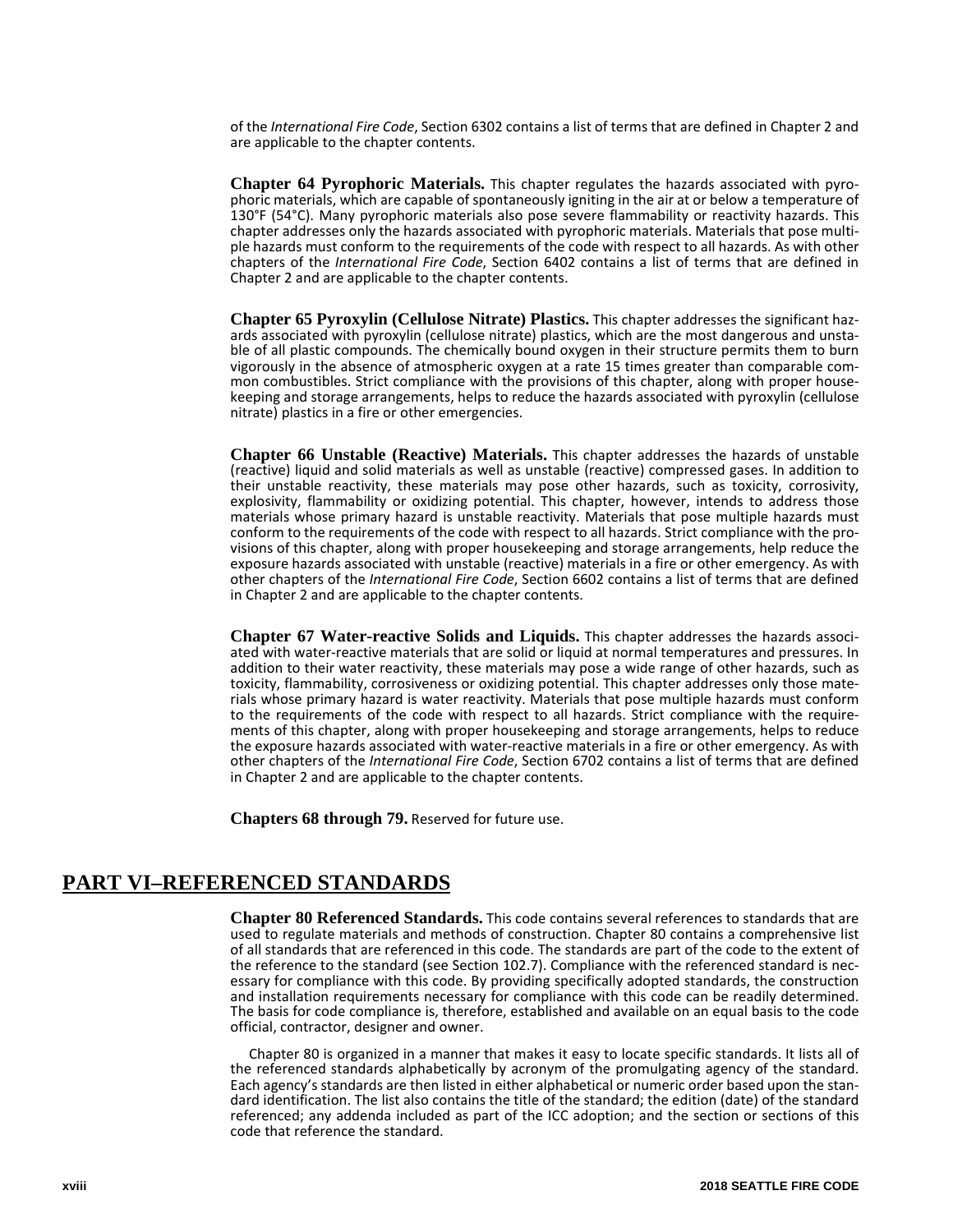#### **PART VII–APPENDICES**

**Appendix A Board of Appeals.** This appendix contains optional criteria that, when adopted, provide jurisdictions with detailed appeals, board member qualifications and administrative procedures to supplement the basic requirements found in Section 108 of this code. Note that the provisions contained in this appendix are not mandatory unless specifically referenced in the adopting ordinance.

**Appendix B Fire-flow Requirements for Buildings.** This appendix provides a tool for the use of jurisdictions in establishing a policy for determining fire-flow requirements in accordance with Section 507.3. The determination of required fire flow is not an exact science, but having some level of information provides a consistent way of choosing the appropriate fire flow for buildings throughout a jurisdiction. The primary tool used in this appendix is a table that presents fire flow based on construction type and building area based on the correlation of the Insurance Services Office (ISO) method and the construction types used in the *International Building Code*. Note that the provisions contained in this appendix are not mandatory unless specifically referenced in the adopting ordinance.

**Appendix C Fire Hydrant Locations and Distribution.** This appendix focuses on the location and spacing of fire hydrants, which is important to the success of fire-fighting operations. The difficulty with determining the spacing of fire hydrants is that every situation is unique and has unique challenges. Finding one methodology for determining hydrant spacing is difficult. This particular appendix gives one methodology based on the required fire flow that fire departments can work with to set a policy for hydrant distribution around new buildings and facilities in conjunction with Section 507.5. Note that the provisions contained in this appendix are not mandatory unless specifically referenced in the adopting ordinance.

**Appendix D Fire Apparatus Access Roads.** This appendix contains more detailed elements for use with the basic access requirements found in Section 503, which gives some minimum criteria, such as a maximum length of 150 feet and a minimum width of 20 feet, but in many cases does not state specific criteria. This appendix, like Appendices B and C, is a tool for jurisdictions looking for guidance in establishing access requirements and includes criteria for multiple-family residential developments, large one- and two-family subdivisions, specific examples for various types of turnarounds for fire department apparatus and parking regulatory signage. Note that the provisions contained in this appendix are not mandatory unless specifically referenced in the adopting ordinance.

**Appendix E Hazard Categories.** This appendix contains guidance for designers, engineers, architects, code officials, plans reviewers and inspectors in the classifying of hazardous materials so that proposed designs can be evaluated intelligently and accurately. The descriptive materials and explanations of hazardous materials and how to report and evaluate them on a Material Safety Data Sheet (MSDS) are intended to be instructional as well as informative. Note that this appendix is for information purposes and is not intended for adoption.

**Appendix F Hazard Ranking.** The information in this appendix is intended to be a companion to the specific requirements of Chapters 51 through 67, which regulate the storage, handling and use of all hazardous materials classified as either physical or health hazards. These materials pose diverse hazards, including instability, reactivity, flammability, oxidizing potential or toxicity; therefore, identifying them by hazard ranking is essential. This appendix lists the various hazardous materials categories that are defined in this code, along with the NFPA 704 hazard ranking for each. Note that the provisions contained in this appendix are not mandatory unless specifically referenced in the adopting ordinance.

**Appendix G Cryogenic Fluids—Weight and Volume Equivalents.** This appendix gives the fire code official and design professional a ready reference tool for the conversion of the liquid weight and volume of cryogenic fluid to their corresponding volume of gas and vice versa and is a companion to the provisions of Chapter 55 of this code. Note that this appendix is for information purposes and is not intended for adoption.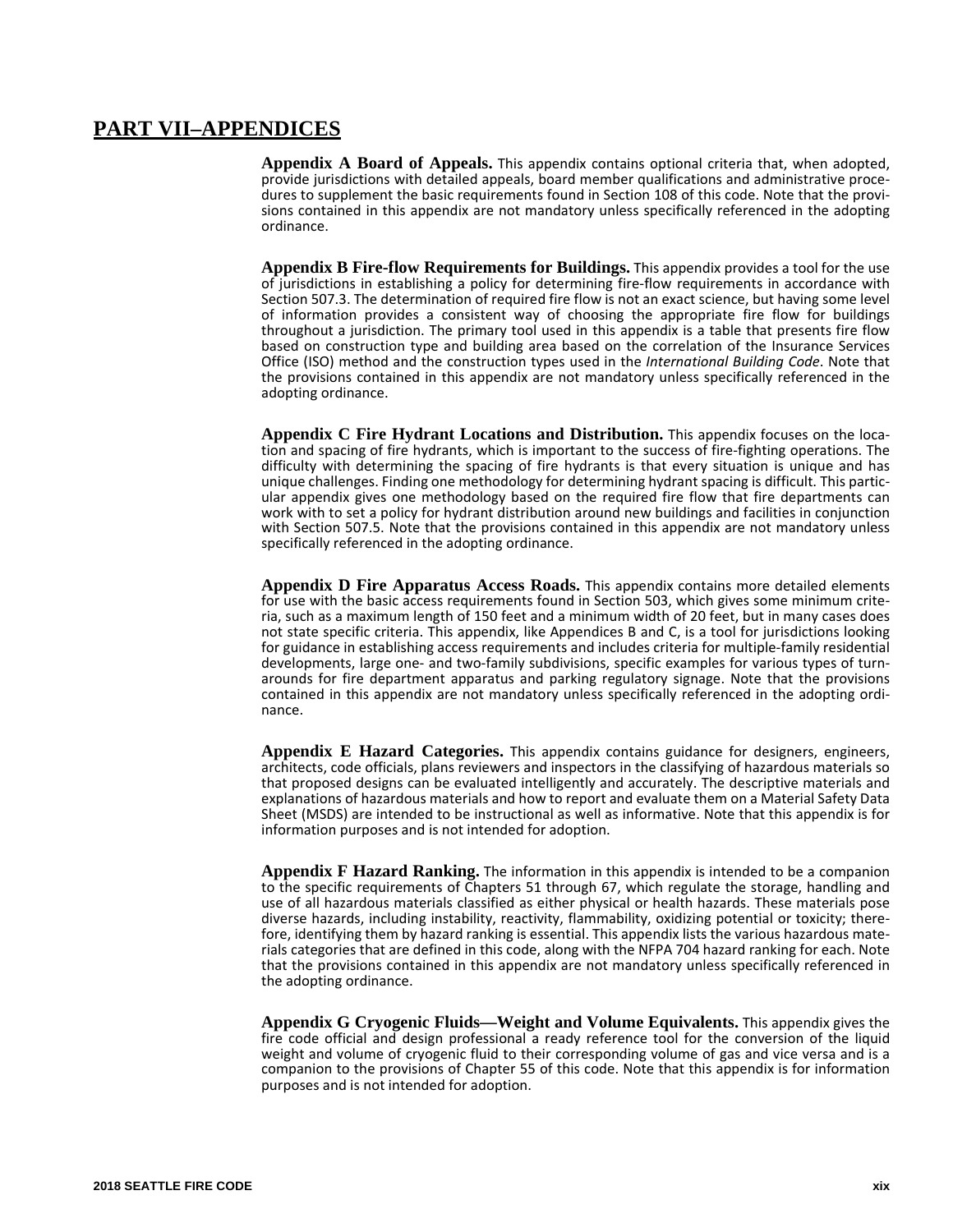**Appendix H Hazardous Materials Management Plan (HMMP) and Hazardous Materials Inventory Statement (HMIS) Instructions.** This appendix is intended to assist businesses in establishing a Hazardous Materials Management Plan (HMMP) and Hazardous Materials Inventory Statement (HMIS) based on the classification and quantities of materials that would be found on-site, in storage or in use. The sample forms and available Safety Data Sheets (SDS) provide the basis for the evaluations. It is also a companion to IFC Sections 407.5 and 407.6, which provide the requirement that the HMIS and HMMP be submitted when required by the fire code official. Note that the provisions contained in this appendix are not mandatory unless specifically referenced in the adopting ordinance.

**Appendix I Fire Protection Systems—Noncompliant Conditions.** The purpose of this appendix, which was developed by the ICC Hazard Abatement in Existing Buildings Committee, is to provide the fire code official with a list of conditions that are readily identifiable by the inspector during the course of an inspection utilizing the *International Fire Code*. The specific conditions identified in this appendix are primarily derived from applicable NFPA standards and pose a hazard to the proper operation of the respective systems. While these do not represent all of the conditions that pose a hazard or otherwise may impair the proper operation of fire protection systems, their identification in this adoptable appendix will provide a more direct path for enforcement by the fire code official. Note that the provisions contained in this appendix are not mandatory unless specifically referenced in the adopting ordinance.

**Appendix J Building Information Sign.** This appendix provides design, installation and maintenance requirements for a Building Information Sign (BIS), a fire service tool to be utilized in the crucial, initial response of fire fighters to a structure fire. The BIS placard is designed to be utilized within the initial response time frame of an incident to assist fire fighters in their tactical size-up of a situation as soon as possible after arrival on the scene of a fire emergency. The BIS design is in the shape of a fire service Maltese Cross and includes five spaces (the four wings plus the centerpiece of the cross symbol) in which information is placed about the tactical considerations of construction type and hourly rating, fire protection systems, occupancy type, content hazards and special features that could affect tactical decisions and operations. Note that the provisions contained in this appendix are not mandatory unless specifically referenced in the adopting ordinance.

**Appendix K Construction Requirements for Existing Ambulatory Care Facilities.** This appendix was created by the ICC Ad Hoc Committee on Healthcare (AHC) and its intent is to provide jurisdictions with an option for assessing minimum fire and life safety requirements for buildings containing ambulatory care facilities. While this appendix is written with the intent to apply retroactive minimum standards, the AHC recognized that the ambulatory care requirements are relatively recent additions to the *International Building Code*. For that reason, these requirements are presented as an appendix so that the adopting authority can exercise judgment in the adoption and application of this section. This appendix would also be useful for those local and state jurisdictions that are specifically focused on ensuring the safety for existing ambulatory care facilities by providing minimum criteria that could be used to bring older facilities into compliance with the current standards at the discretion of the adopting jurisdiction. The technical requirements are based on the current IBC language, which is consistent with the overall concept of the current federal requirements. Note that the provisions contained in this appendix are not mandatory unless specifically referenced in the adopting ordinance.

**Appendix L Requirements for Fire Fighter Air Replenishment Systems.** This appendix provides for the design, installation and maintenance of permanently installed fire fighter breathing air systems in buildings designated by the jurisdiction. Breathing air is critical for fire-fighting operations. Historically, fire departments have supplied air bottles by means of a "bottle brigade," whereby fire fighters manually transport air bottles up stairways, which is an extraordinarily fire fighter-intensive process and takes fire fighters away from their primary mission of rescue and fire fighting. Technology now exists to address the issue using in-building air supply systems. Fire fighter breathing air systems were introduced in the late 1980s and are now required in a number of communities throughout the United States. The system has been called a "standpipe for air" and consists of stainless steel, high-pressure piping that is supplied by on-site air storage or fire department air supply units. Air filling stations are then strategically located throughout the building allowing fire fighters to refill breathing air cylinders inside the fire building, negating the required "bottle brigade," and making more fire fighters available for search, rescue and fire suppression operations. Note that the provisions contained in this appendix are not mandatory unless specifically referenced in the adopting ordinance.